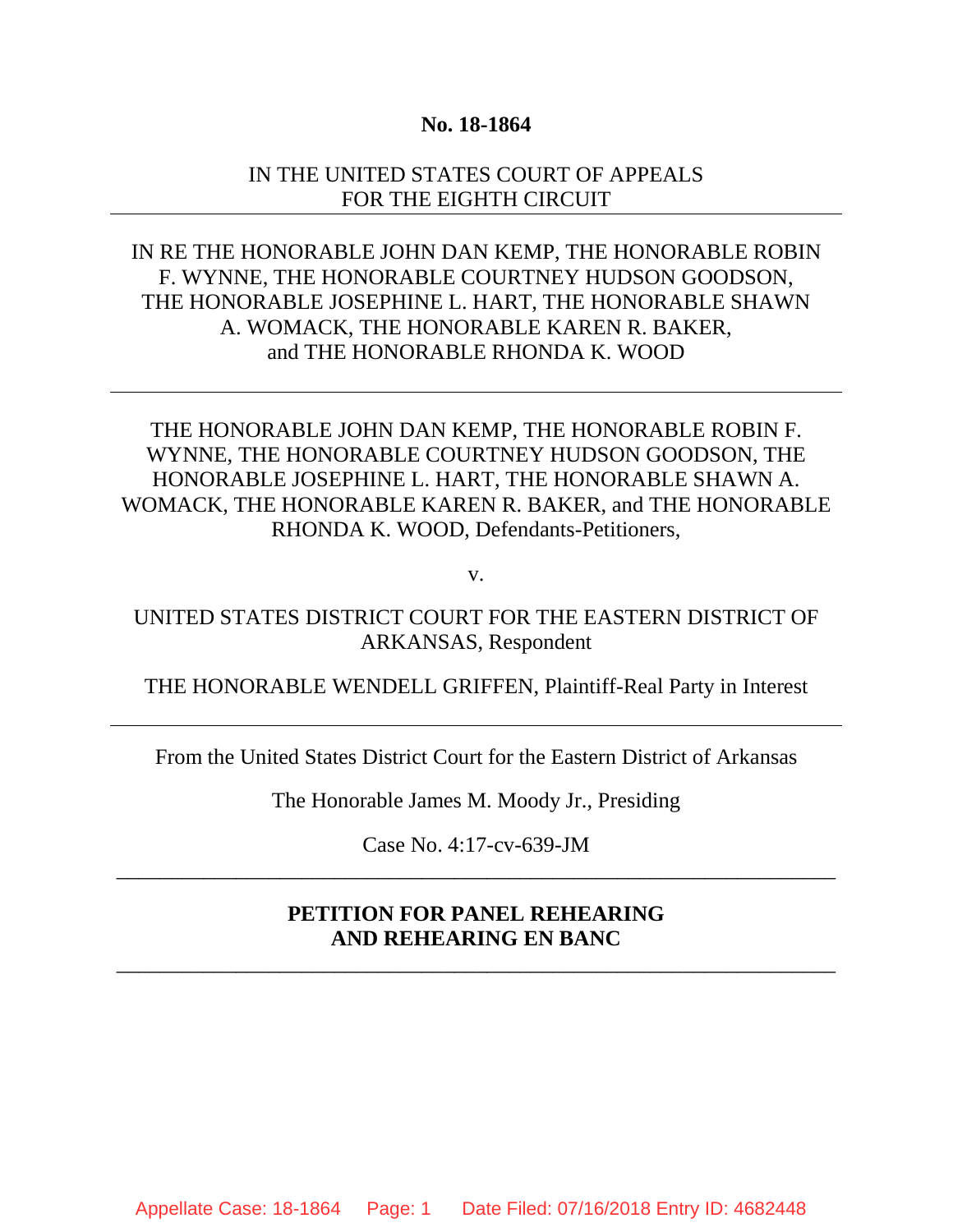Michael J. Laux E. Dist. Arkansas Bar No. 6278834 400 W. Capitol Avenue, Suite 1700 Little Rock, AR 72201 Telephone: 501.242.0750 Facsimile: 501.372.3482 Email: mlaux@lauxlawgroup.com; mikelaux@icloud.com

Austin Porter, Jr., No. 86145 PORTER LAW FIRM 323 Center Street, Suite 1035 Little Rock, AR 72201 Telephone: 501.224.8200 Email: aporte5640@aol.com

*Attorneys for Plaintiff-Real-Party-in-Interest Hon. Wendell Griffen*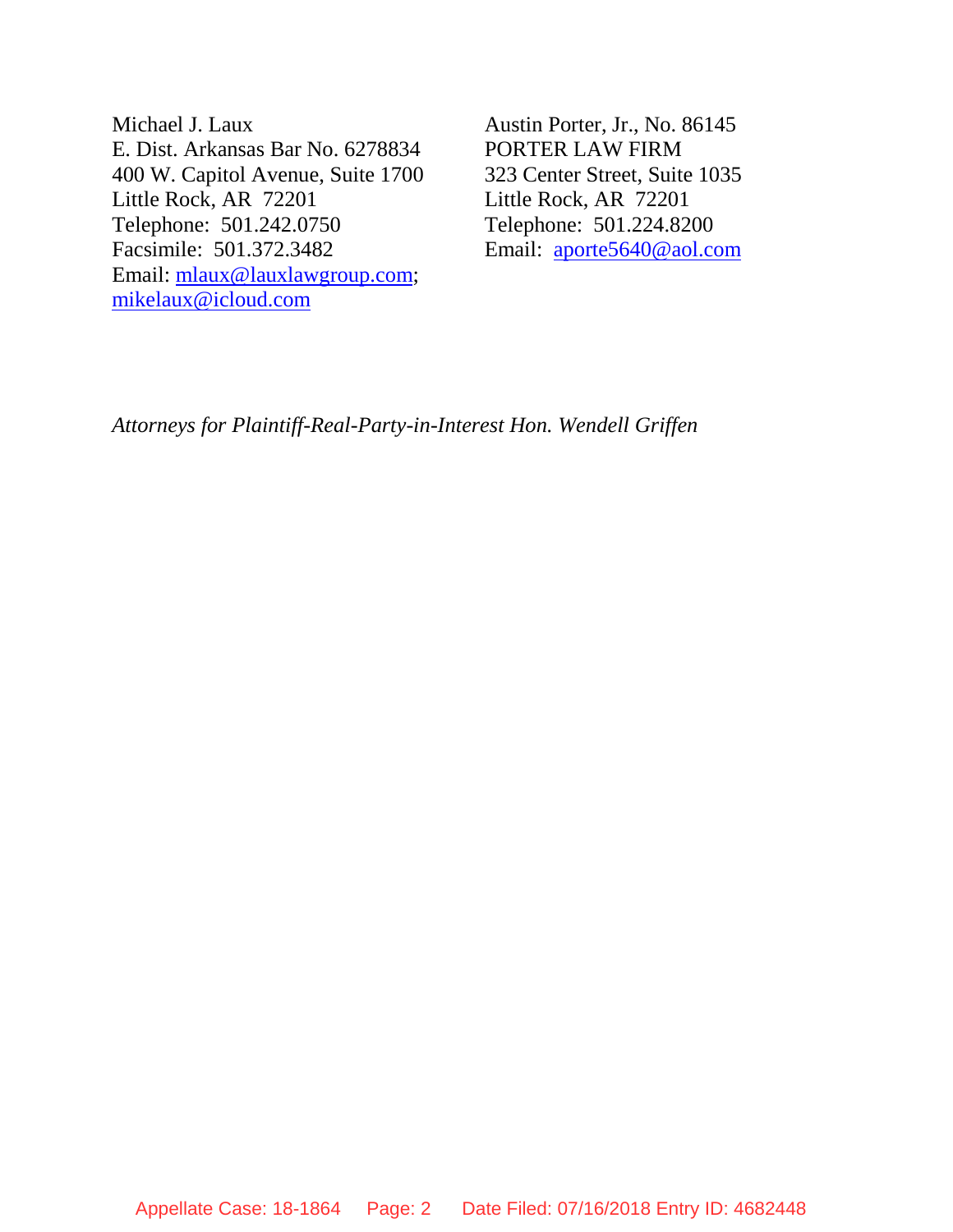# **CONTENTS**

|                  | STATEMENT PURSUANT TO FEDERAL RULE OF APPELLATE                                                                                                |  |
|------------------|------------------------------------------------------------------------------------------------------------------------------------------------|--|
|                  |                                                                                                                                                |  |
|                  |                                                                                                                                                |  |
|                  |                                                                                                                                                |  |
| $\overline{I}$ . | MANDAMUS IS NOT APPROPRIATE FOR INTERLOCUTORY<br>APPEALS OF MOTION TO DISMISS DECISIONS ABSENT<br>USURPATION OF JUDICIAL POWER AND IRREPARABLE |  |
| $\Pi$ .          | THE JUSTICES FACE NO HARM, IRREPARABLE OR<br>OTHERWISE, FROM DENIAL OF THEIR PREMATURE                                                         |  |
| III.             | THE PANEL DECISION INVITES A FLOOD OF MANDAMUS<br>PETITIONS CHALLENGING DENIALS OF DISPOSITIVE                                                 |  |
|                  |                                                                                                                                                |  |
|                  |                                                                                                                                                |  |
|                  |                                                                                                                                                |  |
|                  |                                                                                                                                                |  |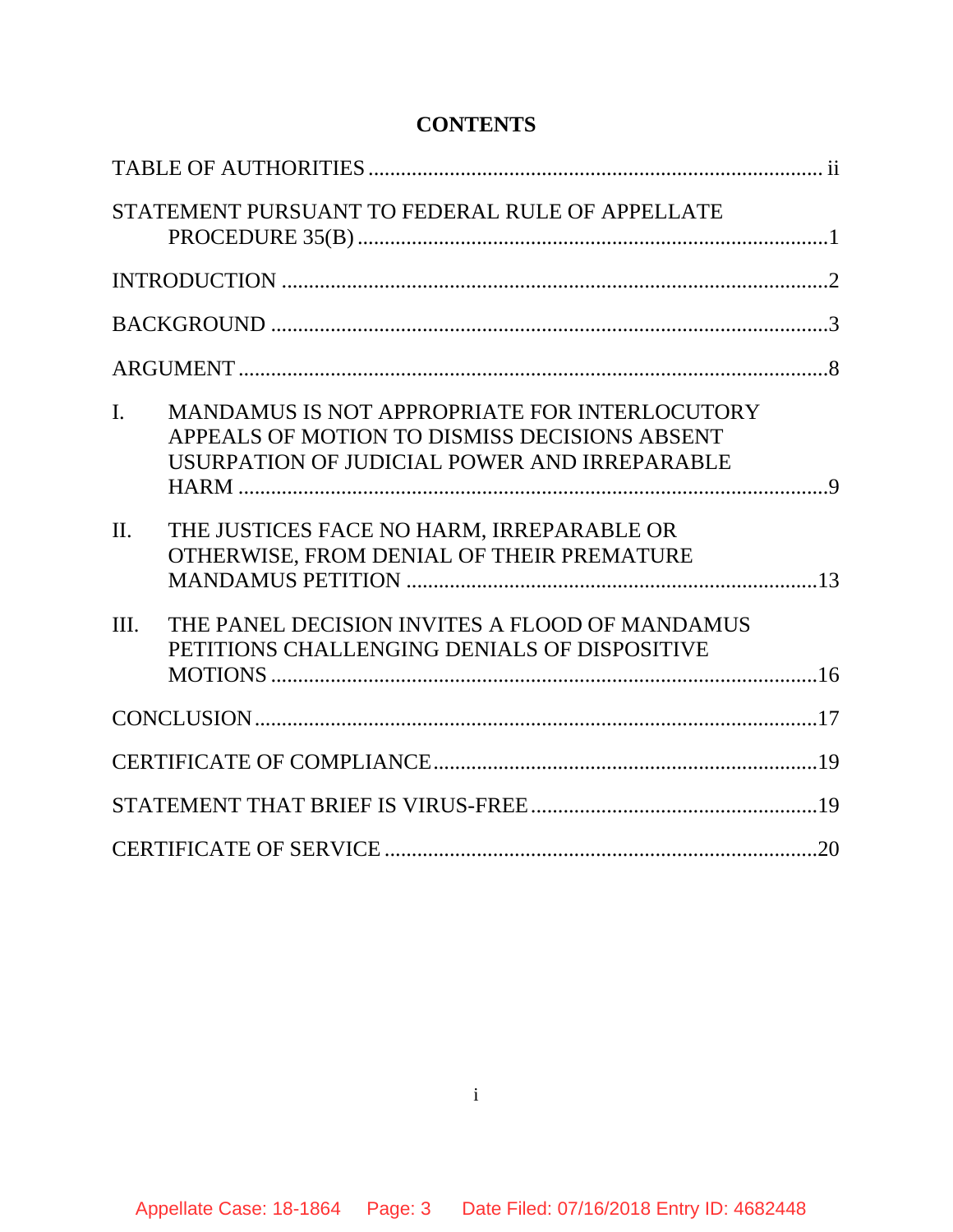# **TABLE OF AUTHORITIES**

| <b>Cases</b><br>Page                                    |
|---------------------------------------------------------|
| Abelesz v. OTP Bank,                                    |
| Auer v. Trans Union, LLC,                               |
| Cheney v. U.S. Dist. Court for the D.C.,                |
| In re City of New York,                                 |
| Hunt v. Arkansas,                                       |
| Hydraulic Press Mfg. Co. v. Moore,                      |
| In re Justices of the Sup. Ct. of Puerto Rico,          |
| Kerr v. U.S. Dist. Court for the N. Dist. of Cal.,      |
| Linde v. Arab Bank, PLC,                                |
| In re Lloyd's Register N. Am., Inc.,                    |
| In re Lombardi,                                         |
| In re Roman Catholic Diocese of Albany, New York, Inc., |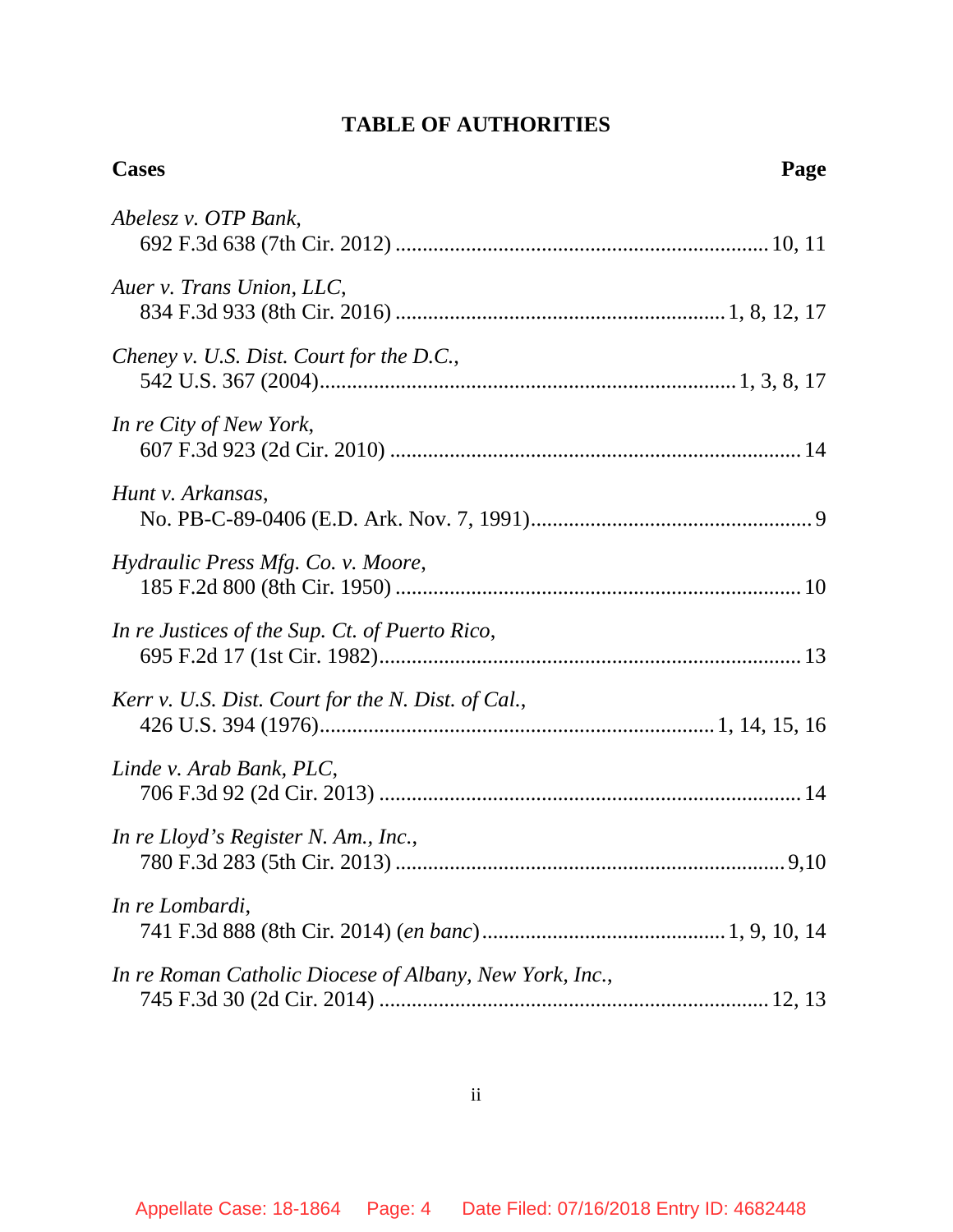| In re Shalala,                        |  |
|---------------------------------------|--|
| United States v. McDougal,            |  |
| Will v. United States.                |  |
| <b>Statutes and Other Authorities</b> |  |
|                                       |  |
|                                       |  |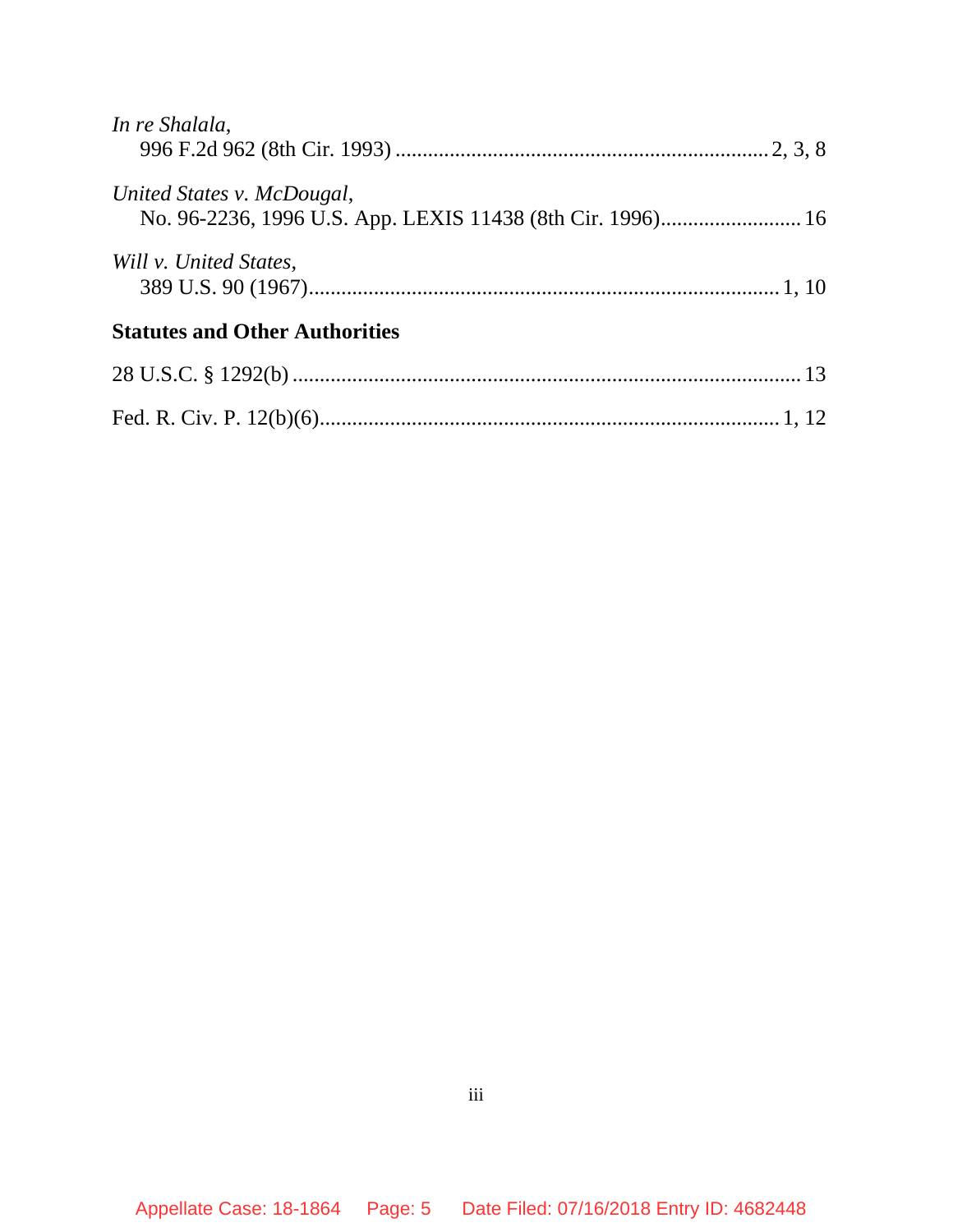## **STATEMENT PURSUANT TO FEDERAL RULE OF APPELLATE PROCEDURE 35(B)**

The Panel decision issuing mandamus to reverse the district court's denial of motions to dismiss is the only such use of mandamus we have located in this Court's history and contravenes controlling decisions of the Supreme Court and this Court. *See, e.g.*, *Cheney v. U.S. Dist. Court for the D.C.*, 542 U.S. 367 (2004); *Kerr v. U.S. Dist. Court for the N. Dist. of Cal.*, 426 U.S. 394 (1976); *Will v. United States*, 389 U.S. 90 (1967); *In re Lombardi*, 741 F.3d 888 (8th Cir. 2014) (*en banc*); *Auer v. Trans Union, LLC*, 834 F.3d 933, 936 (8th Cir. 2016). These authorities agree mandamus is only for "extraordinary cases" to remedy a district court's "usurpation of power" where the petitioner has no other adequate means for relief.

The Panel decision, in contrast, uses mandamus for plenary appellate review of a district court's motion-to-dismiss denial. Alternative means of relief remain available to petitioners who sought mandamus to stop discovery, but never requested the district court limit the scope of discovery. The Panel decision leapfrogged these unripe discovery issues and decided the merits, concluding Respondent Judge Wendell Griffen's complaint did not state a claim for relief.

If mandamus can be used this way, this Court will surely be flooded by mandamus petitions of Rule 12(b)(6) losers, and bedrock law guarding against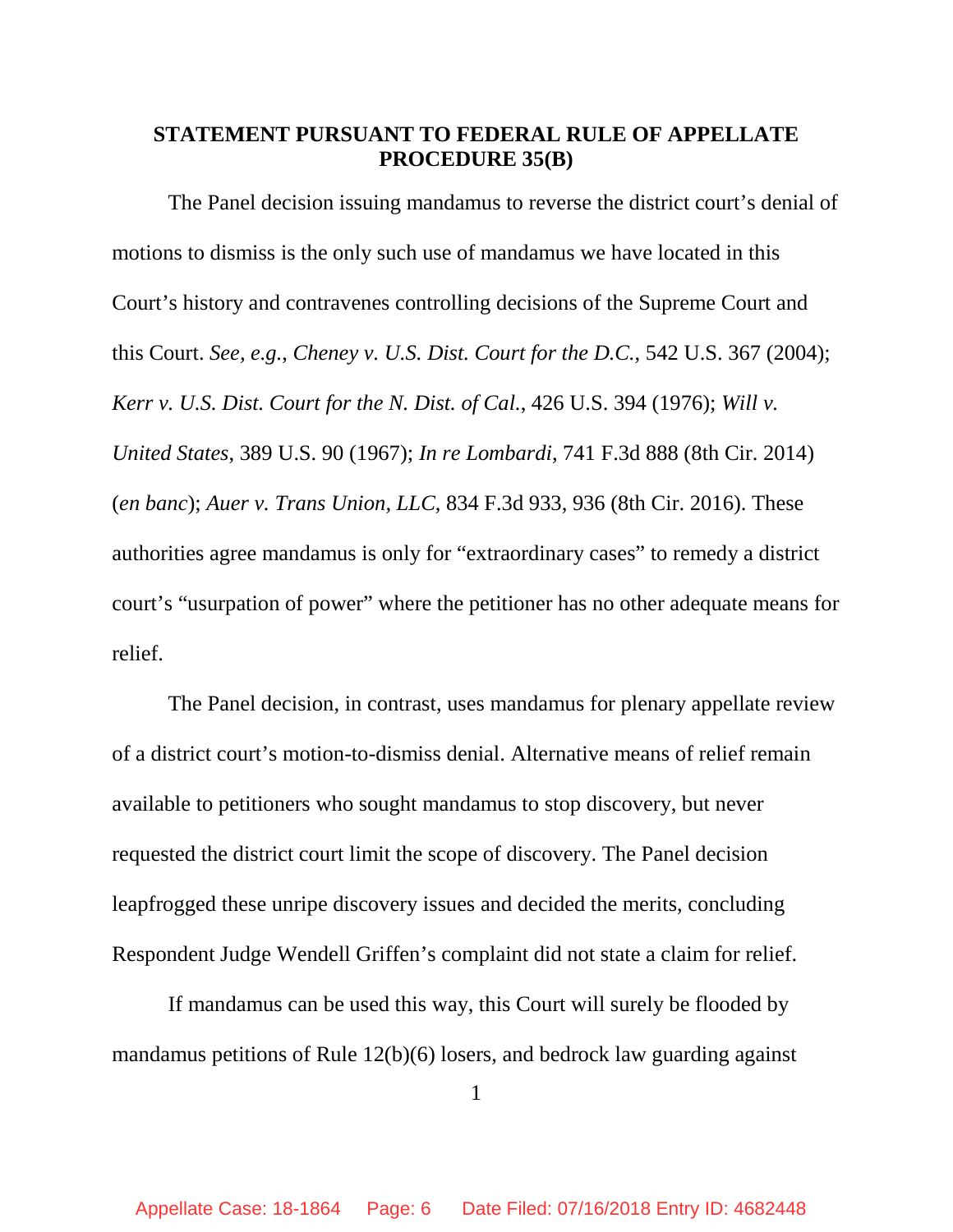piecemeal appeals will be decimated. The Panel decision therefore also involves matters of exceptional importance, justifying en banc rehearing.

## **INTRODUCTION**

Arkansas Circuit Judge Wendell Griffen sued the Arkansas Supreme Court and its Justices after they permanently banned him from presiding over capitalpunishment cases because Judge Griffen, who is an ordained Baptist pastor, exercised his First Amendment rights by participating in silent prayer as a private citizen at an anti-death-penalty vigil on April 14, 2017. The district court ruled Judge Griffen asserted plausible civil-rights claims that overcame multiple motions to dismiss. The Justices did not ask the district court to limit the scope of discovery. Instead, they took an interlocutory appeal—disguised as a mandamus petition—by which the Justices ostensibly sought to prevent discovery into their internal deliberations, but that in fact mostly re-argued their unsuccessful motions to dismiss. A majority of the Panel granted the petition by jumping straight to the merits, reversing the district court, and ordering it to dismiss Judge Griffen's claims. This is not what mandamus is for, as Judge Kelly explained in dissent.

Mandamus is an extraordinary remedy, not a substitute for ordinary appellate review, and is available only where the district court clearly abuses its discretion or "usurp[s] judicial power." *In re Shalala*, 996 F.2d 962, 964 (8th Cir.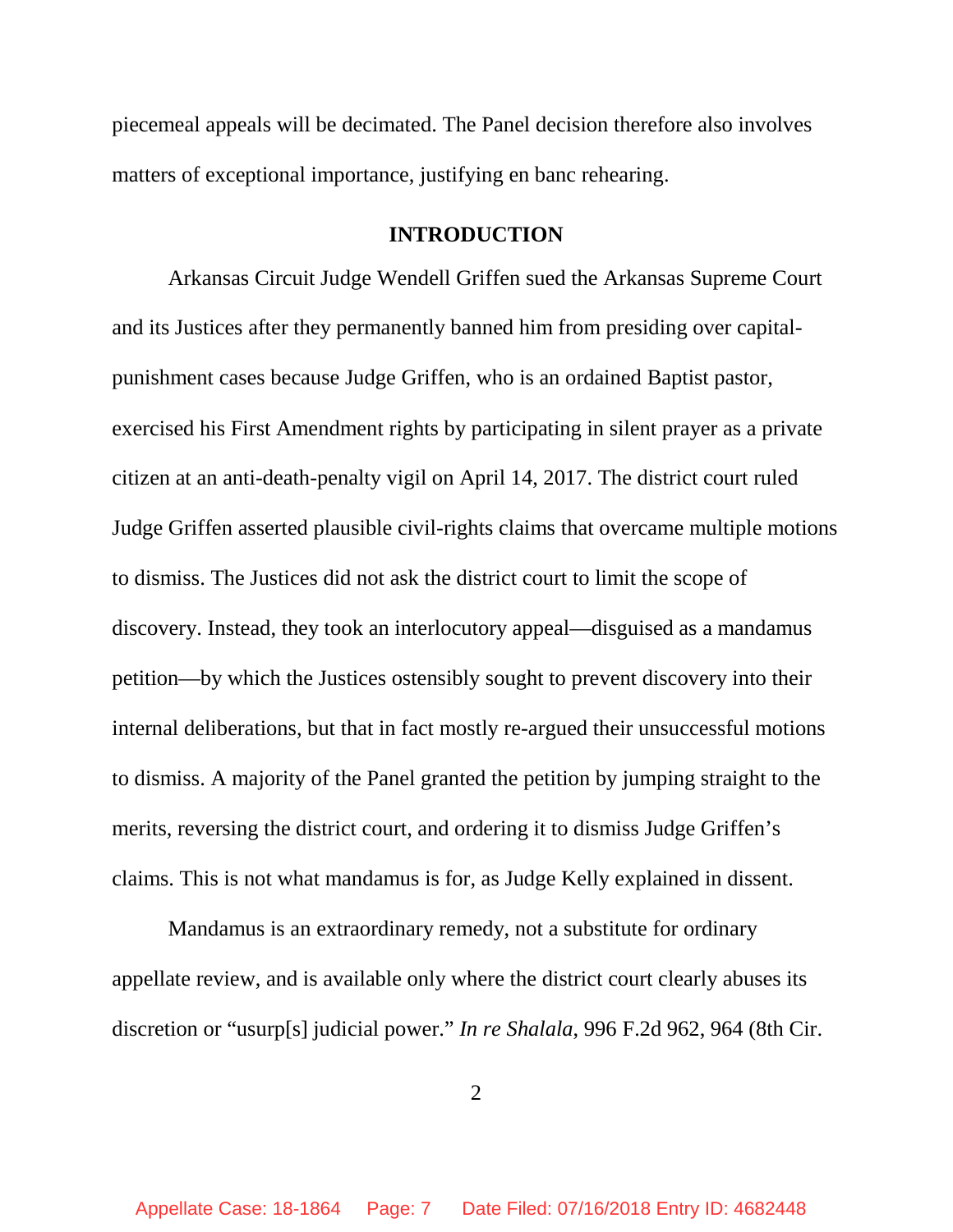1993). In addition, mandamus petitioners must demonstrate they will be irreparably harmed and have no adequate alternative means to secure relief save mandamus. *Cheney v. U.S. Dist. Court for the D.C.*, 542 U.S. 367, 380–81 (2004).

As Judge Kelly observed in dissent, the Justices "did not ask the district court to limit the scope of discovery, … or to shield disclosed records from public view …." Slip op. at 14 (Kelly, J., dissenting). Rather, the Justices "only asked the district court to dismiss the suit on the merits," when they "have not attempted to exhaust their 'adequate means' in the district court." *Id.* The Panel majority did *not* find that the district court abused its discretion or usurped its authority, *nor* did it identify any immediate or irreparable harm that would result absent mandamus. Therefore, the Panel decision should be vacated and rehearing granted, lest mandamus be used to circumvent the final-judgment rule. If this Court grants such an end-around to state supreme court justices, fairness will require the Court afford the same treatment to all future litigants, opening the floodgates to a swell of mandamus petitions from district court denials of motions to dismiss.

### **BACKGROUND**

As detailed in Judge Griffen's complaint,<sup>1</sup> on April 14, 2017, the same day Judge Griffen participated (in his pastoral capacity, without wearing judicial robes

<sup>&</sup>lt;sup>1</sup> The Complaint (ECF No. 1 below) is attached as Exhibit A.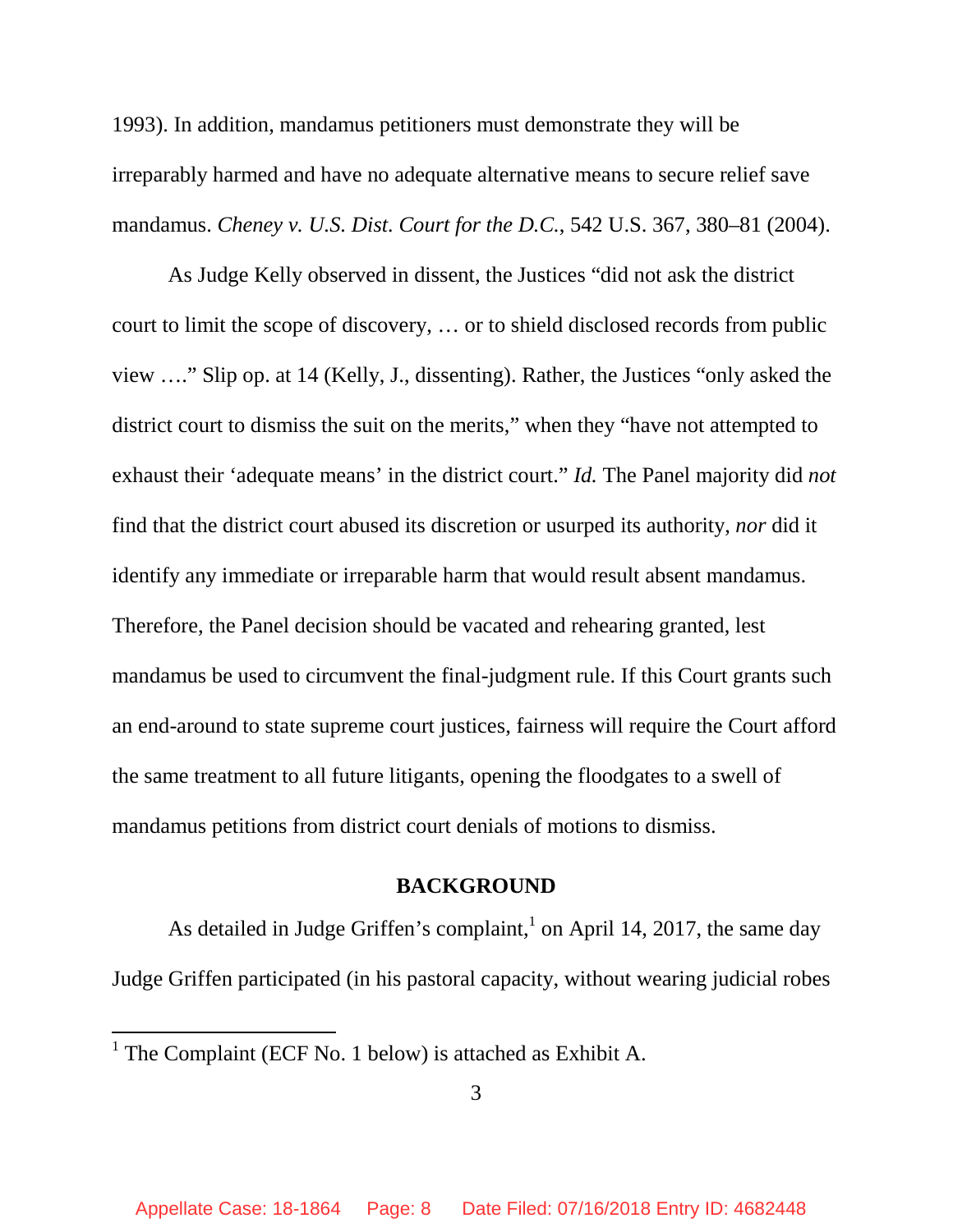or mentioning his position as a judge) in a silent prayer vigil opposing the death penalty, he was assigned a case brought by McKesson Medical-Surgical Inc. ("McKesson"). McKesson alleged the State of Arkansas had purchased McKesson's drugs under false pretenses and sought a TRO to prevent the State from using the drugs in connection with the scheduled executions of eight inmates. After Judge Griffen granted the TRO based on well-established property and contract law, the Arkansas Attorney General applied to the Arkansas Supreme Court, *ex parte*, on Saturday, April 15th, for an order vacating the TRO and removing Judge Griffen from only the *McKesson* case, not all death-penalty cases forever.

Instead, on Monday, April 17th, the Arkansas Supreme Court, acting *sua sponte*, going well beyond the narrow relief sought, and without providing notice it was considering banning Judge Griffen from all death-penalty cases, issued Order 17-155 (the "Disqualification Order"), barring Judge Griffen from hearing *any* case involving the death penalty or the State's execution protocol *for all time*. Worse, by the time the Supreme Court issued the Disqualification Order, the Attorney General's petition was moot because McKesson sought voluntary dismissal of its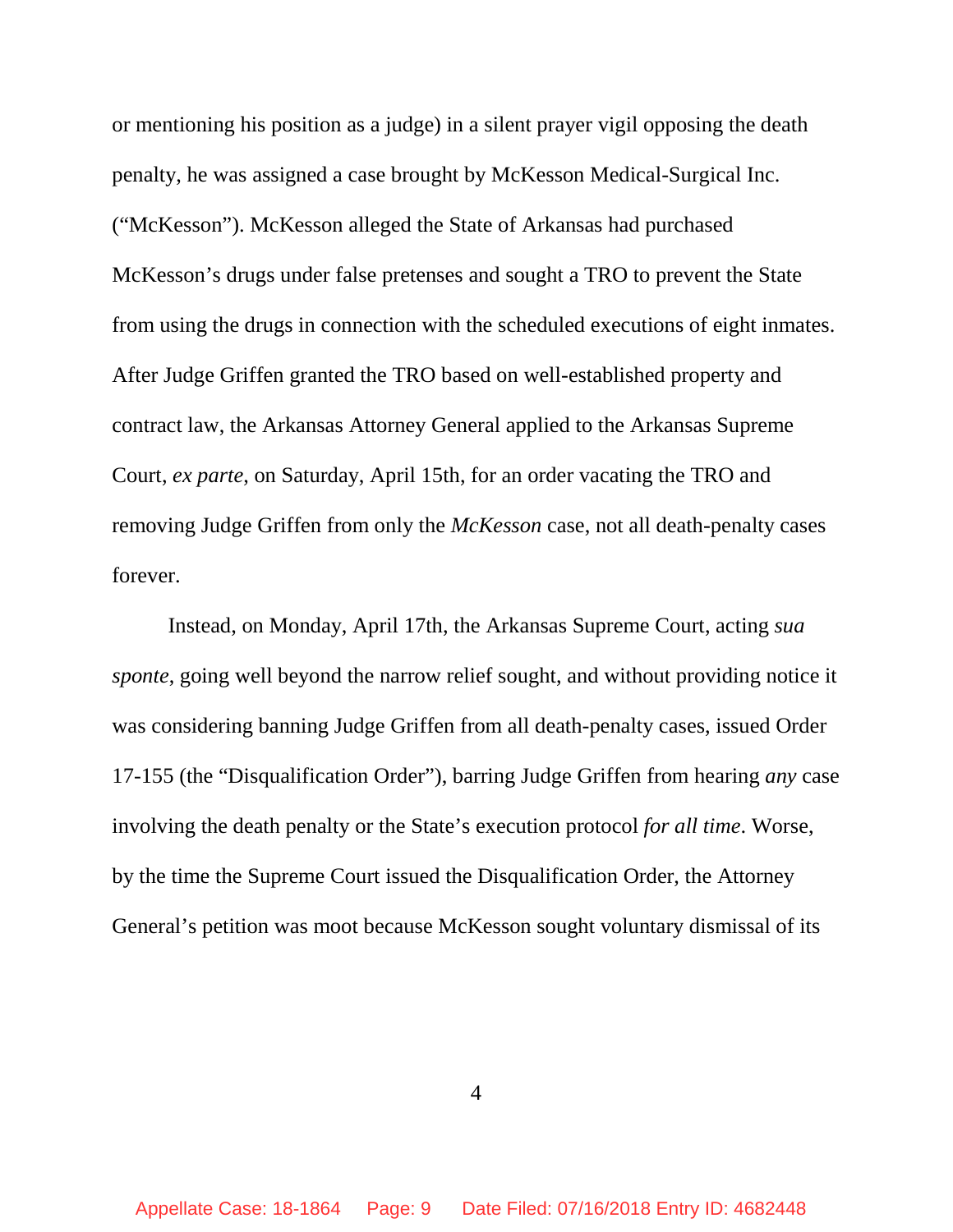action that same day.<sup>2</sup> (*See* Compl.  $\P\P$  21–38.) No exigency could have motivated the Disqualification Order, because when it was issued an Arkansas federal district court had already stayed the executions.<sup>3</sup> (Compl.  $\P$  45.)<sup>4</sup>

Judge Griffen sued the Arkansas Supreme Court and the Justices, seeking declaratory and injunctive relief on claims of First Amendment retaliation, denial of procedural due process, and violation of equal protection rights, all under 42 U.S.C. § 1983. Judge Griffen also alleged violations of the Arkansas Religious Freedom Restoration Act and a civil conspiracy. The Justices brought several motions to dismiss, and the district court mostly denied them. Although the district court held Judge Griffen's claim against the Arkansas Supreme Court itself was barred by state sovereign immunity and injunctive relief against the Justices was unavailable, the court concluded Judge Griffen had stated a claim for declaratory relief against the Justices under each of his theories. Judge Griffen served document requests on the Justices on April 13, 2018. Rather than moving for

<sup>&</sup>lt;sup>2</sup> When McKesson re-filed the action two days later, the new judge assigned granted a TRO, just as Judge Griffen had.

<sup>3</sup> *See McGehee v. Hutchinson*, Case No. 4:17-cv-179-KGB (E.D. Ark.).

<sup>&</sup>lt;sup>4</sup> Notably, the last time Judge Griffen ruled on the death penalty, just weeks before the Disqualification Order, he demonstrated his ability to follow the law despite his religious and moral beliefs by dismissing nine inmates' complaint challenging the constitutionality of their execution method. (Compl. ¶¶ 14–15.)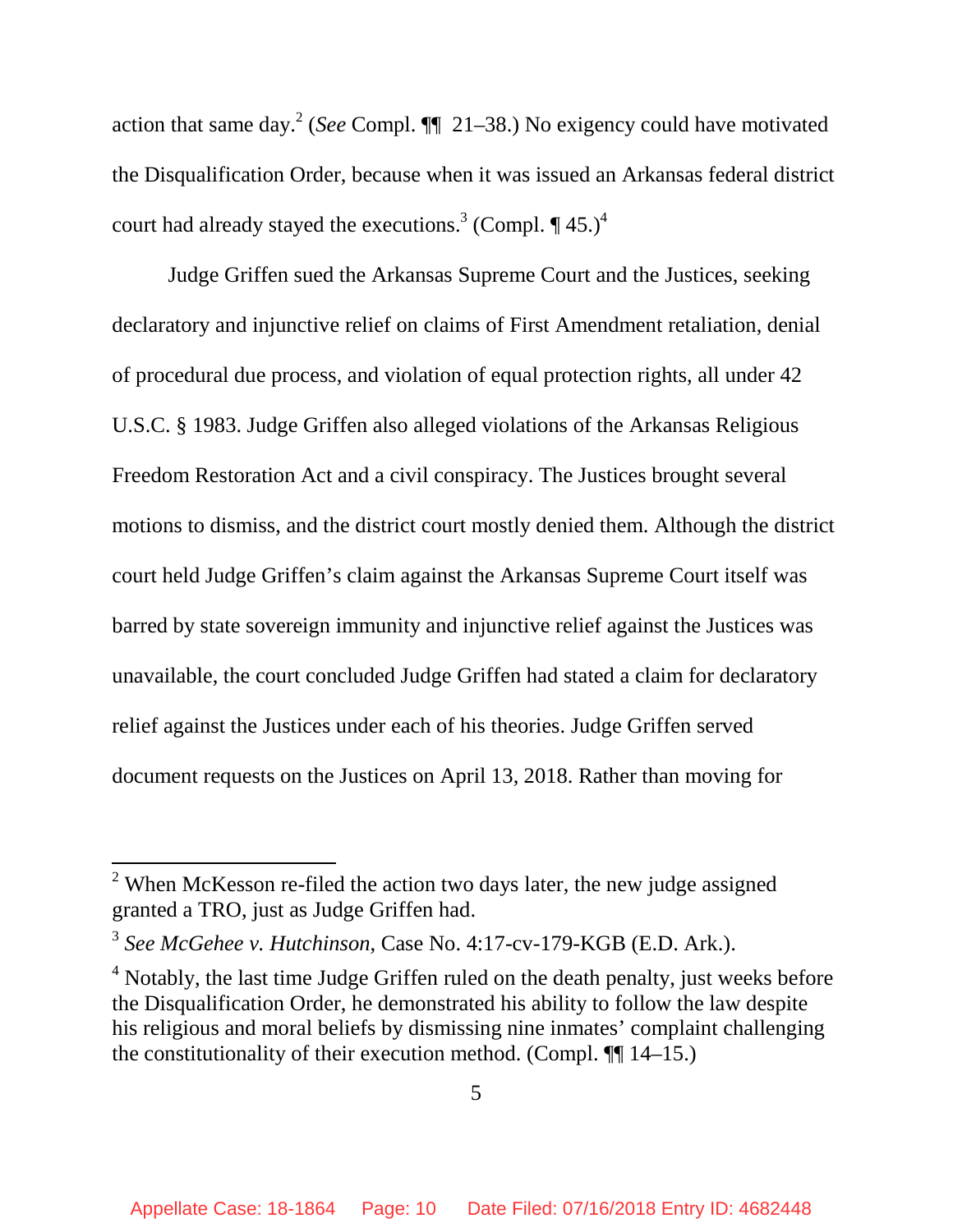protective orders with the district court, the Justices petitioned this Court for mandamus.

The Justices' mandamus petition made two primary arguments: first, they argued mandamus is "appropriately issued … to review discovery orders against high-ranking government officials," though the district court issued no discovery orders against the Justices. *See* Petition at 9. Second, the Justices at great length rehashed the same arguments made below, asking this Court for an interlocutory reversal of the district court's denial of their motions to dismiss. *See id.* at 14 (complaining "of the absence of a legally cognizable cause of action"). In opposition, Judge Griffen did not re-argue the grounds supporting the sufficiency of his complaint because it was neither necessary nor appropriate to do so. Rather, Judge Griffen's opposition explained the inappropriateness and prematurity of the Justices' mandamus petition, including the absence of any imminent or irreparable harm facing the Justices, who have yet to move the district court to limit discovery.<sup>5</sup>

 $<sup>5</sup>$  Judge Griffen extensively briefed his arguments against dismissal in the district</sup> court, and he disagrees with the motion-to-dismiss arguments the Justices made in their petition. But because merits arguments were not necessary to defeat the mandamus petition, Judge Griffen did not focus on them in opposition. Thus, when the Panel majority reversed the district court's motion-to-dismiss denials under the guise of mandamus, it was without the benefit of Judge Griffen's views on the merits, which systematically refute the arguments made by the Justices and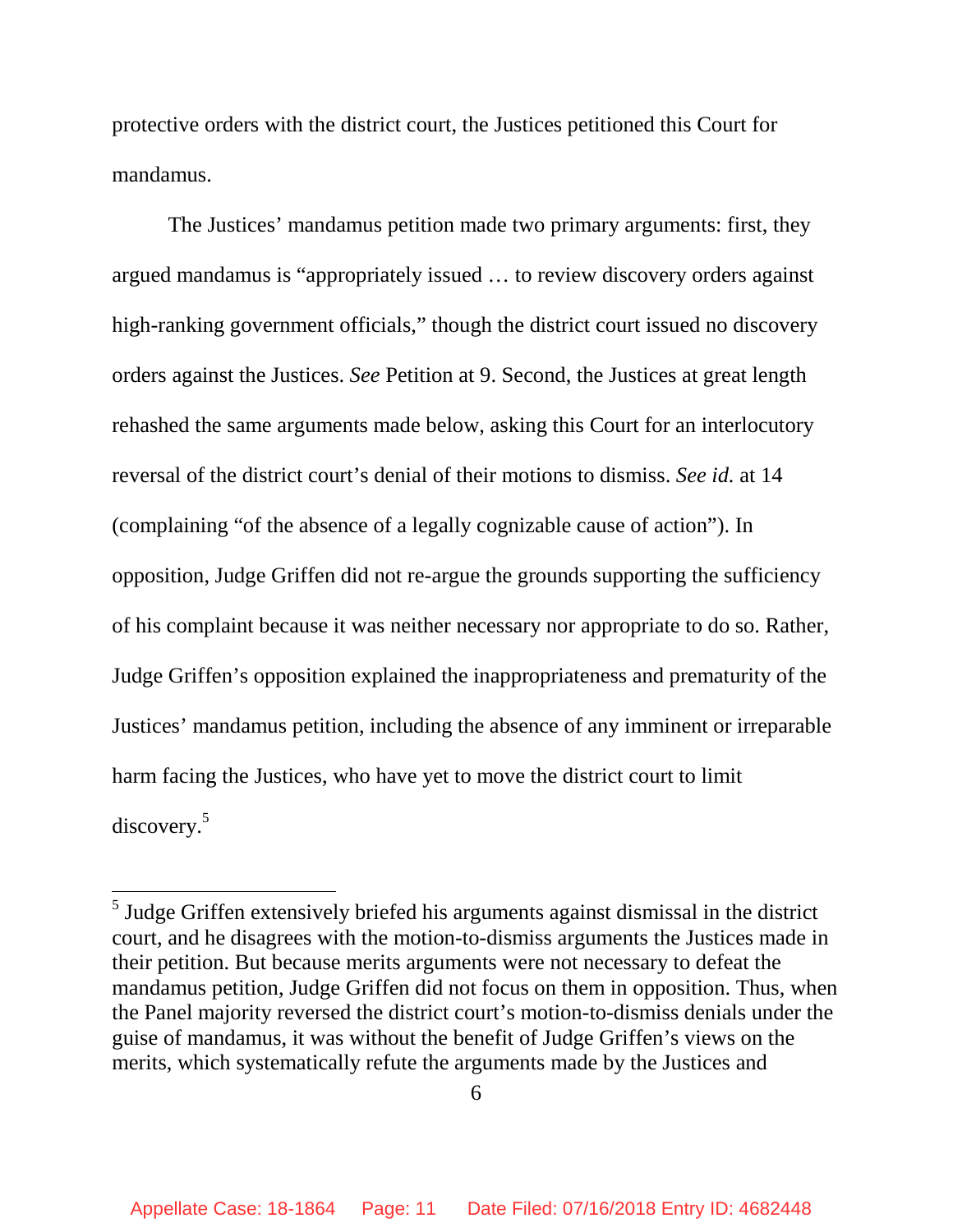The Panel majority began its analysis (at page 5) with a one-page, high-level overview of the mandamus standards, stating it "express[es] no view" on the discovery issues raised by the Justices because, in the Panel majority's view, none of the complaint's claims should have survived motions to dismiss. The balance of the Panel decision attacks Judge Griffen's complaint on the merits, largely adopting the positions from the Justices' briefing.

Judge Kelly's dissenting position—that this is not what mandamus is for – concisely captures the gist of this petition for rehearing. Judge Kelly noted that the Justices were *not* seeking review of *any* discovery order compelling them to disclose privileged information, which might have been a better posture for mandamus. Slip op. at 14. Judge Kelly observed the Justices' petition had not even asked for relief or protections from discovery, but simply sought reversal of the district court, when the Justices "have not attempted to exhaust their 'adequate means' in the district court." Because of the absence of irreparable harm and available alternative paths to relief for the Justices, Judge Kelly concluded mandamus was inappropriate.

adopted by the Panel. Judge Griffen is forbidden by Eighth Circuit rule 35A from incorporating by reference his brief below opposing the motions to dismiss, and as expressed in this petition for rehearing, the arguments in that brief are not necessary to dismiss the mandamus petition. But if the Court wishes to satisfy itself that Judge Griffen's claims are plausibly pled, his brief (located at ECF No. 37 below) demonstrates why the district court denied the Justices' motions.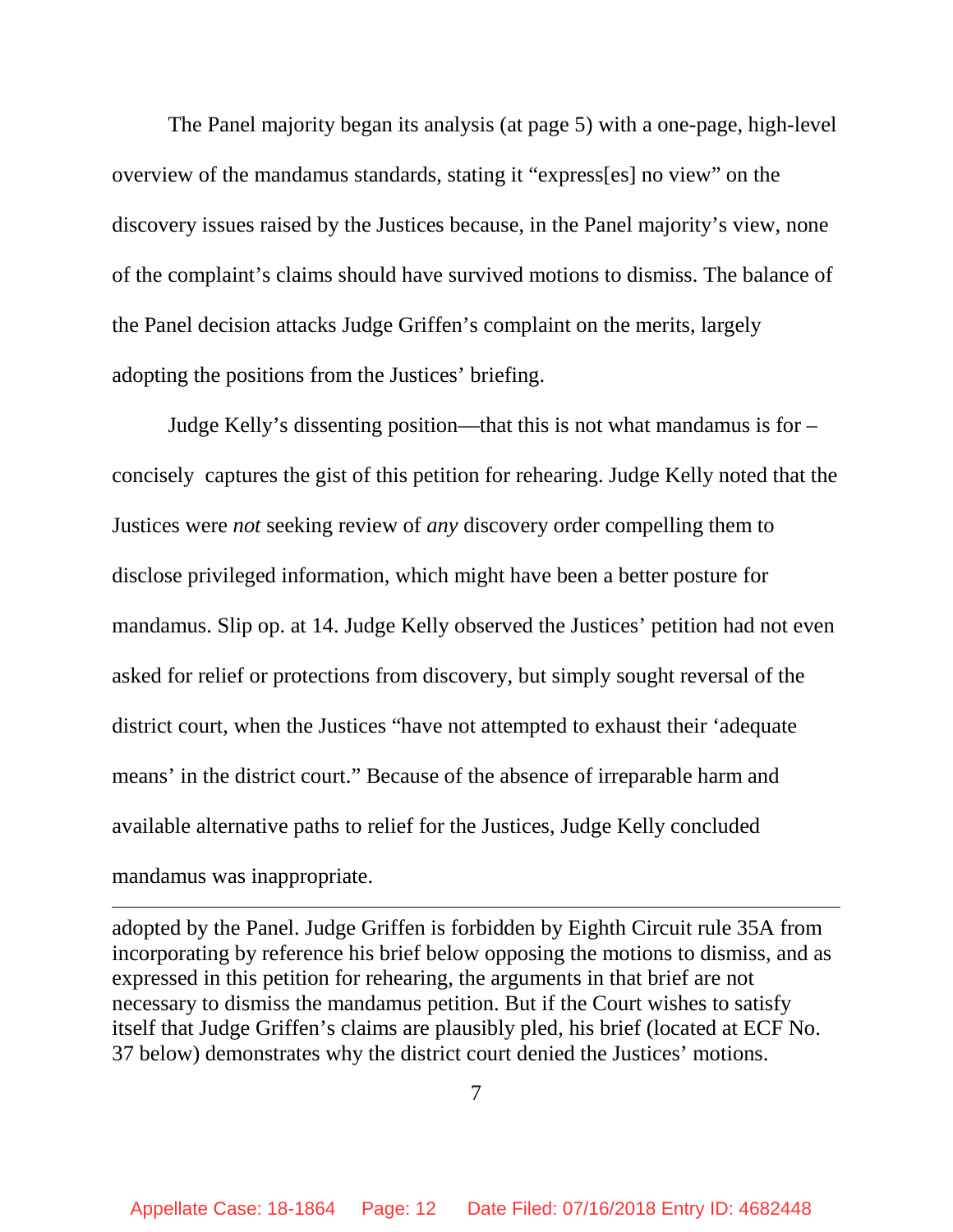#### **ARGUMENT**

Mandamus is "a 'drastic and extraordinary' remedy 'reserved for really extraordinary causes.'" *Auer v. Trans Union LLC*, 834 F.3d 933, 936–37 (8th Cir. 2016) (quoting *Cheney*, 542 U.S. at 380). The extraordinary case is one "where there is a clear abuse of discretion or a usurpation of judicial power." *In re Shalala*, 996 F.2d 962, 964 (8th Cir. 1993). Extraordinariness further requires the Justices to show (1) they have "no other adequate means to attain the relief" they seek, a "condition designed to ensure that the writ will not be used as a substitute for the regular appeals process"; (2) their right to issuance of the writ is clear and indisputable"; and (3) "the writ is appropriate under the circumstances." *Cheney*  542 U.S. at 380–81.

The Panel majority erred in granting the Justices' mandamus petition, which was nothing more than an ordinary and improper interlocutory appeal and did not even claim the district court usurped its judicial power. The majority's decision is ironic, because the Panel reached the merits of Judge Griffen's constitutional claims without the benefit of Judge Griffen's views on the merits. So it was a rush to judgment and denial of due process by the Justices that initially gave rise to Judge Griffen's claims and now a rush to judgment by the Panel majority is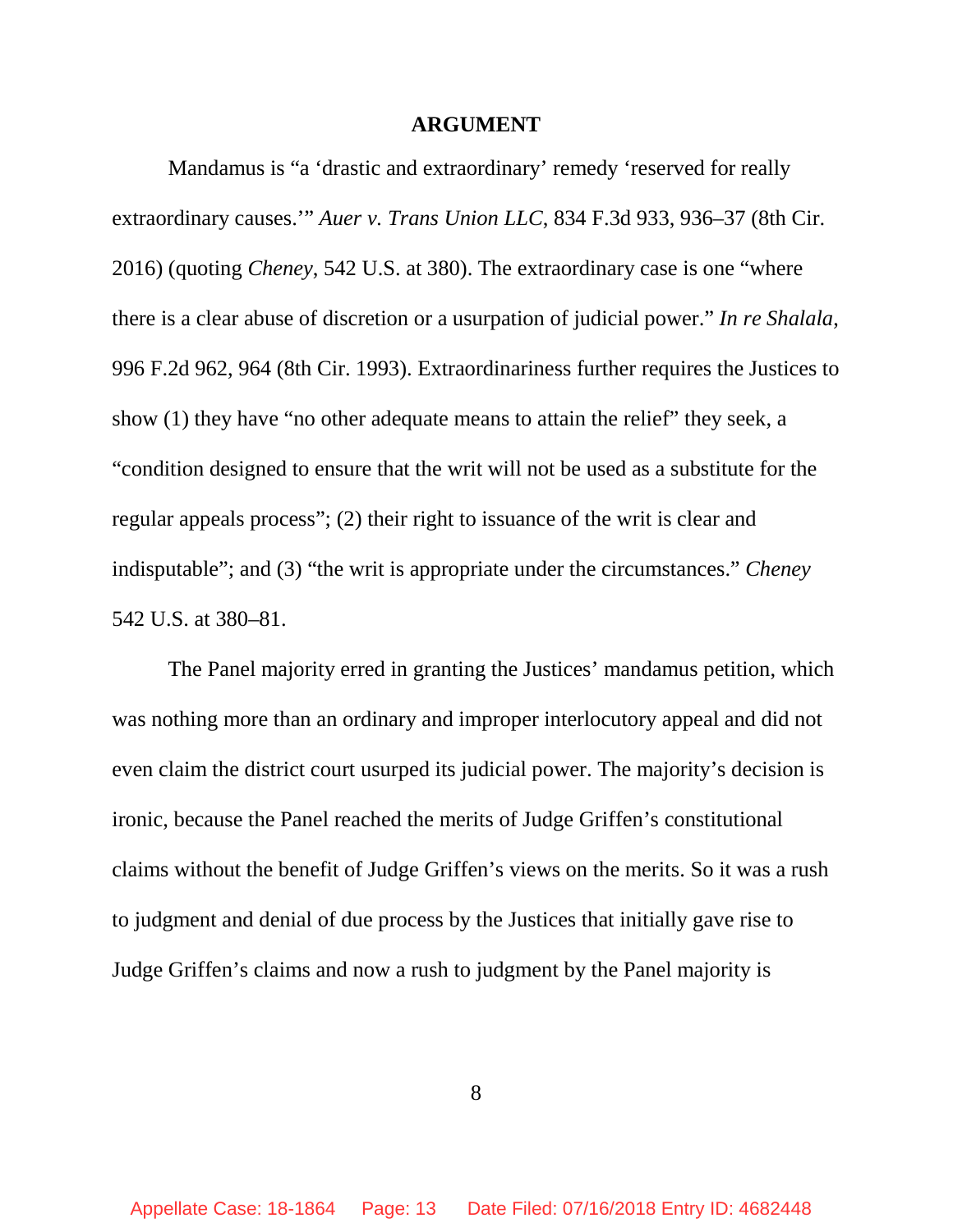denying Judge Griffen due process once more.<sup>6</sup> Further, neither the Justices nor the Panel decision identified any irreparable harm, and any appropriate relief should have been sought in the district court first. The Court should vacate the Panel decision and grant rehearing *en banc* to rectify this clear procedural error and avoid drowning in a sea of mandamus petitions sure to follow future district court denials of motions to dismiss.

# **I. MANDAMUS IS NOT APPROPRIATE FOR INTERLOCUTORY APPEALS OF MOTION TO DISMISS DECISIONS ABSENT USURPATION OF JUDICIAL POWER AND IRREPARABLE HARM**

A district court's denial of a motion to dismiss is almost never reviewable by mandamus. *In re Lombardi*, 741 F.3d 888, 895 (8th Cir. 2014) (en banc). By congressional mandate, our judicial system has a strong policy against piecemeal appeals, because almost invariably a petitioner's rights can be adequately vindicated after final judgment. *Cheney*, 542 U.S. at 380 (mandamus "may not be used as a substitute for the regular appeals process"); *In re Lloyd's Register N.* 

<sup>&</sup>lt;sup>6</sup> When normal judicial processes are short-circuited and issues are decided prematurely without all parties having fair opportunity to be heard, things tend to get missed, such as the *Hunt* decree that gives Judge Griffen "the same rights as all other judges in the district with regard to assignment of civil and criminal cases." *Hunt v. Arkansas*, No. PB-C-89-0406, Decree at 6 (E.D. Ark. Nov. 7, 1991) (*see* Compl. ¶ 47).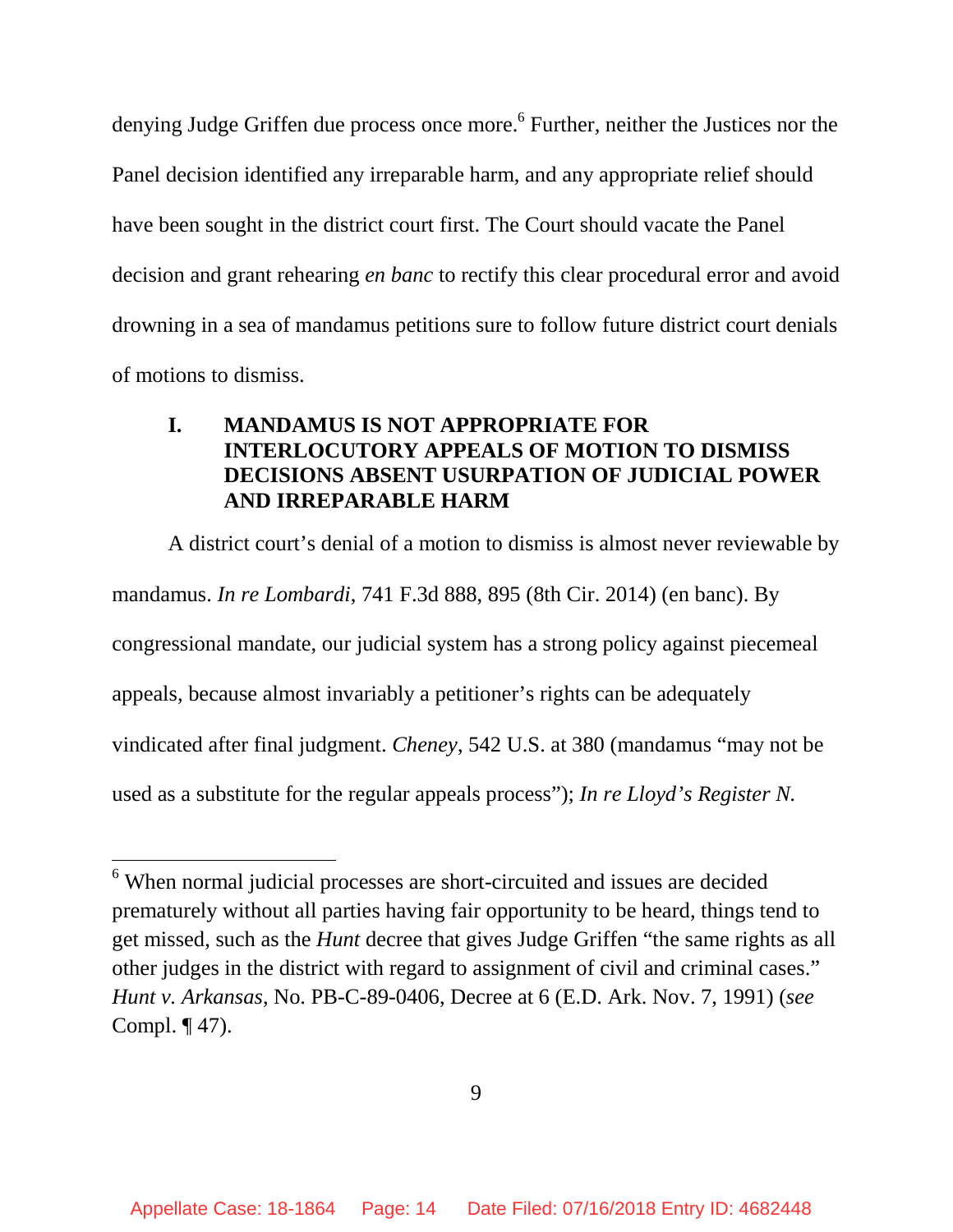*Am., Inc.*, 780 F.3d 283, 288–89 (5th Cir. 2013) ("unrecoverable litigation costs are not enough to make … relief inadequate. … There has to be a greater burden, some obstacle to relief beyond litigation costs that renders obtaining relief not just expensive but effectively unobtainable.") (citation omitted). Mere legal error in denying a motion to dismiss is not grounds for mandamus, so long as "the order of [the judge], whether right or wrong, was one which he had the authority to make." *Hydraulic Press Mfg. Co. v. Moore*, 185 F.2d 800, 802 (8th Cir. 1950) ("[T]his Court cannot properly issue a writ the only effect of which would be to evade those conditions and thwart Congressional policy against piecemeal appeals"); *accord Will v. United States*, 389 U.S. 90, 98 n.6 (1967) ("Courts faced with petitions for peremptory writs must be careful lest they suffer themselves to be misled by labels such as 'abuse of discretion' and 'want of power' into interlocutory review of nonappealable orders on the mere ground that they may be erroneous.").<sup>7</sup>

The rare case where mandamus "may be warranted" to correct an "erroneous denial" is only "in extraordinary circumstances where continued litigation would have significant unwarranted consequences." *Lombardi*, 741 F.3d at 895 (citing *Abelesz v. OTP Bank*, 692 F.3d 638, 650–53 (7th Cir. 2012)). Courts typically issue mandamus to reverse denials of motions to dismiss only where the district

 $<sup>7</sup>$  Here, the district court did not err, but the mandamus petition would be</sup> dismissible even if it had.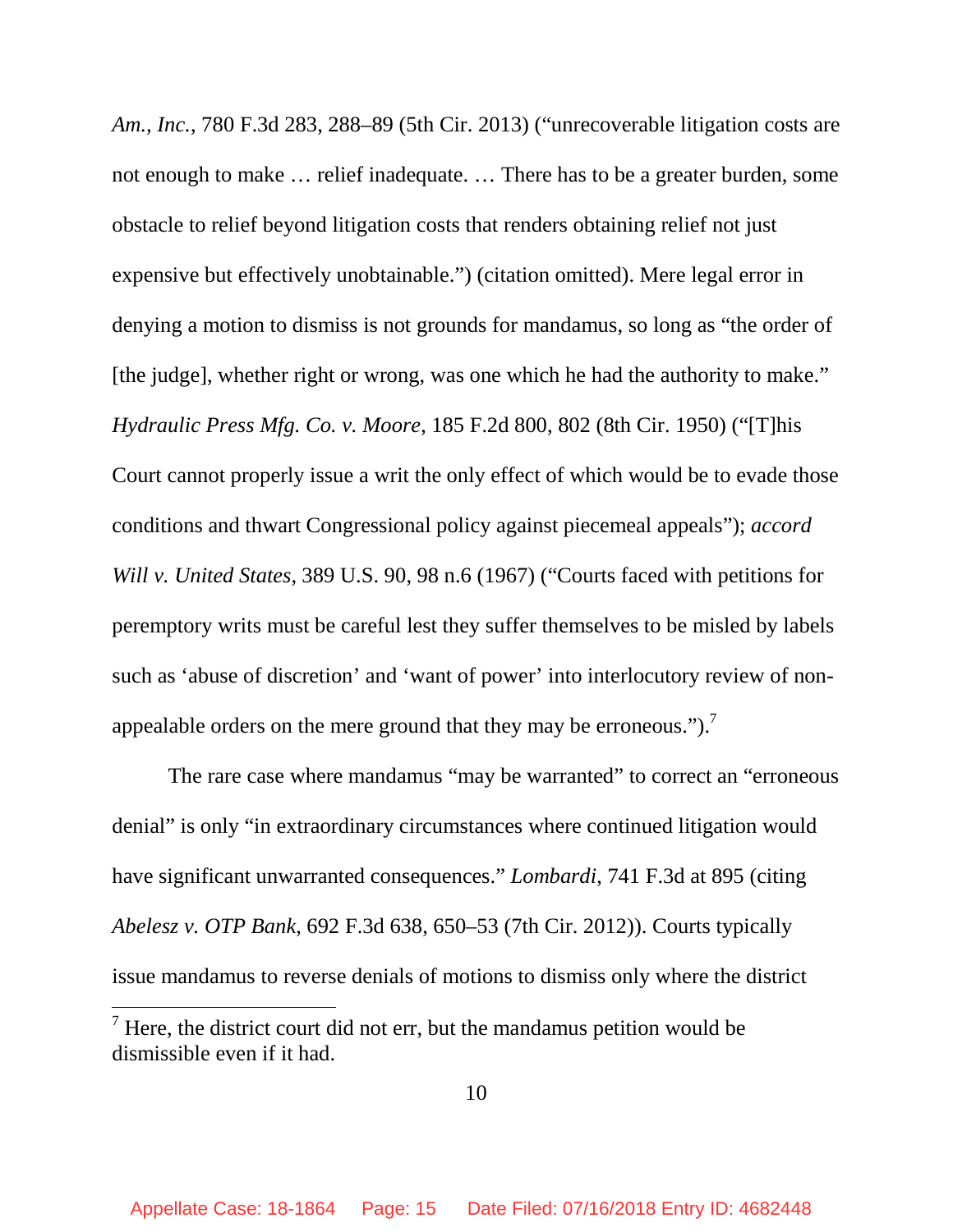court usurped authority by exercising jurisdiction it did not have and where petitioners articulated significant irreparable harms that would have inevitably followed.<sup>8</sup>

For example, in *Abelesz*, Holocaust survivors sued Hungarian banks for \$75 billion, alleging a scheme to expropriate Jewish property during the Holocaust. 692 F.3d at 644–45. Despite an obvious lack of contacts with the forum, the district court denied the banks' motions to dismiss, finding general personal jurisdiction over the banks. The Seventh Circuit issued mandamus ordering dismissal of the complaints, concluding there was no "colorable argument" for the district court's exercise of general jurisdiction, and noting the "district court simply refused to engage with relevant case law." *Id.* at 653. Without jurisdiction, the Seventh Circuit refused to let the massive case proceed, since survivors sought "compensation for events that occurred on another continent more than 65 years ago [in a] case [with] appreciable foreign policy consequences, and [with] financial stakes [totaling] nearly 40 percent of Hungary's annual gross domestic product." *Id.* at 651. In other words, the Court intervened to curtail an obvious usurpation of judicial power that would have had enormous consequences.

 $8$  We have located no decision from the Eighth Circuit, save the Panel decision, reversing a district court's denial of a motion to dismiss by a writ of mandamus.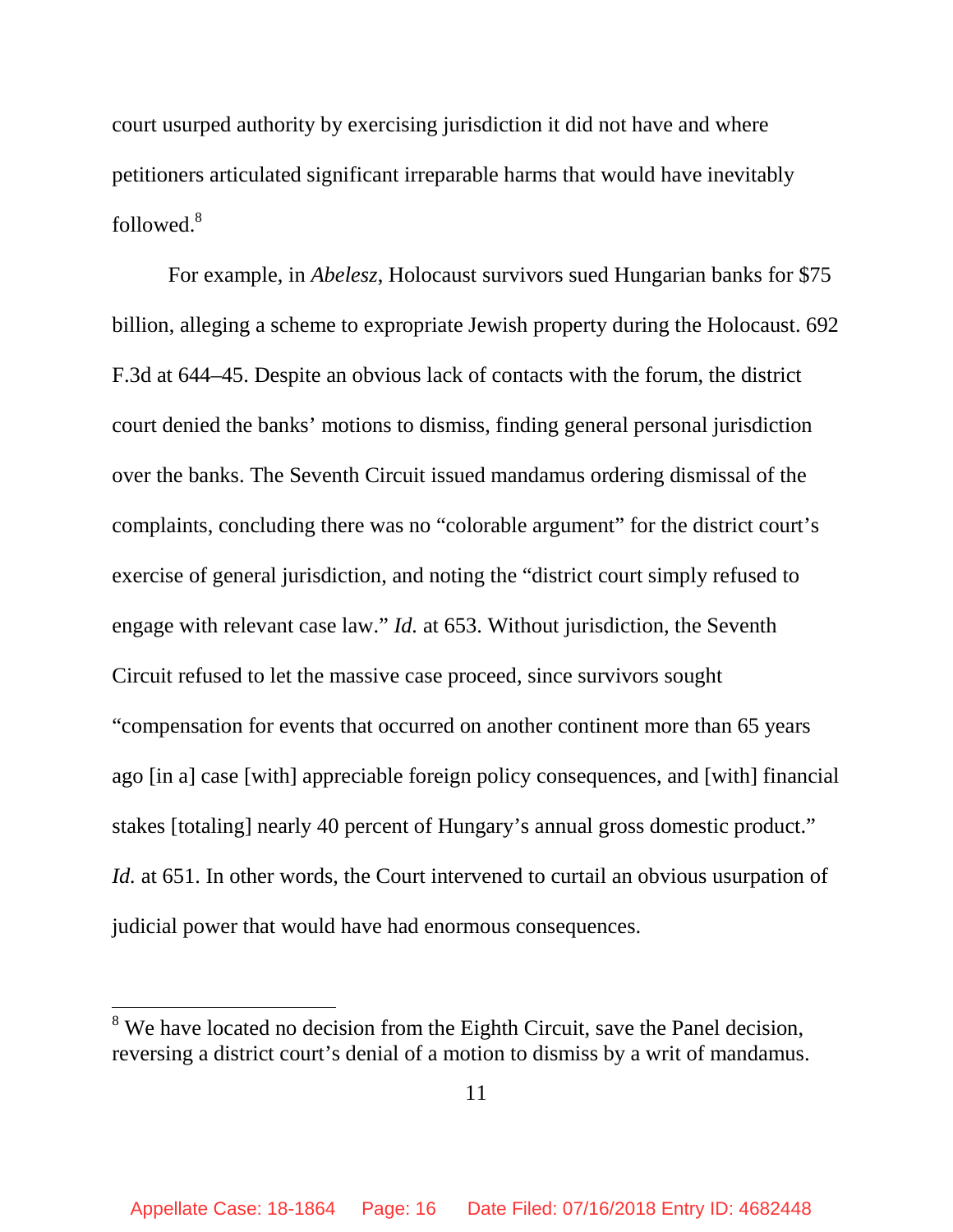The Second Circuit's decision in *In re Roman Catholic Diocese of Albany, New York, Inc.*, 745 F.3d 30 (2d Cir. 2014), is similar. There, plaintiffs brought sexual-abuse claims in Vermont that would have been time-barred in New York. The district court assumed general personal jurisdiction over the Diocese in Vermont, and therefore denied the Diocese's motion to dismiss. *Id.* at 33. The Second Circuit concluded general personal jurisdiction was obviously lacking. Irreparable harm was certain if the case proceeded, because the district court had issued a discovery order requiring disclosure of the Diocese's confidential files. *Id.*  at 36 (noting that "once the cat *is* out of the bag, the right against disclosure cannot later be vindicated").

The Panel decision is nothing like these cases. The district court plainly had jurisdiction, and its denial of the motions to dismiss was no usurpation of power. The Panel decision does not suggest otherwise. Rather, the Panel majority focuses exclusively on the plausibility of Judge Griffen's claims and undertakes a Rule 12(b)(6) analysis. Even if the district court had erred in denying the motions to dismiss, which it did not, no one disputes that the district court had the power to act. *Auer*, 834 F.3d at 936 (denying mandamus where "account of how the district court overstepped its bounds [was], in truth, nothing more than a list of ways [they]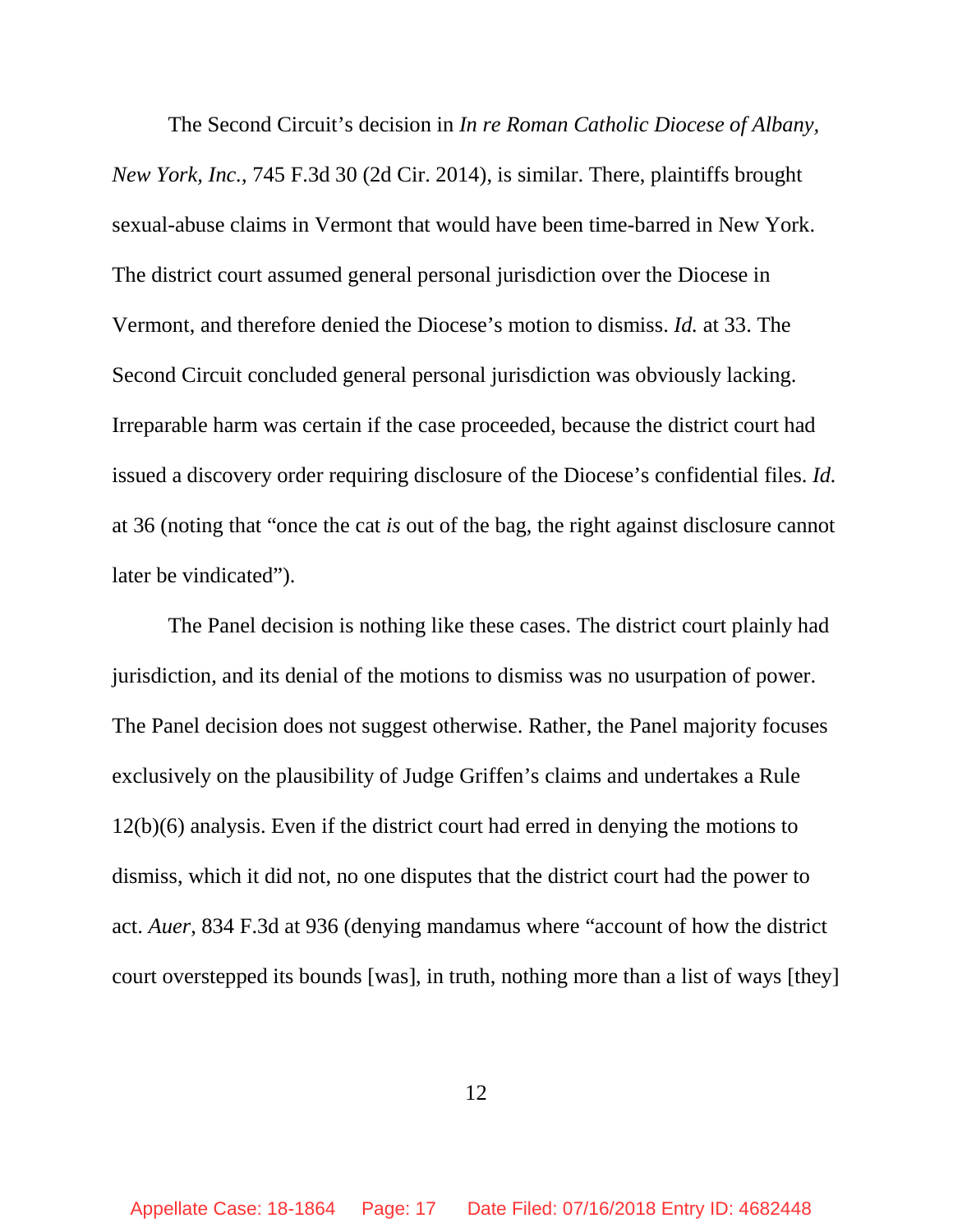think the district court misapplied the standards for ruling on [dispositive] motions.").

Notably, Title 28 gave the Justices a proper avenue for an interlocutory appeal, and they chose not to use it. 28 U.S.C. § 1292(b) authorizes immediate appeals of orders "involv[ing] a controlling question of law as to which there is substantial difference of opinion" subject to district court certification of the question. Congress's provision of means for interlocutory appeal in limited circumstances underscores the inappropriateness of using mandamus to circumvent those limitations. The Panel decision sanctions the Justice's rule-breaking and the Court should vacate the decision to better respect Congress's dictates.

## **II. THE JUSTICES FACE NO HARM, IRREPARABLE OR OTHERWISE, FROM DENIAL OF THEIR PREMATURE MANDAMUS PETITION**

To obtain mandamus, the Justices needed to show not only that the district court acted outside its authority, but that absent mandamus they would suffer irreparable harm not remediable on normal appeal. *E.g.*, *In re Justices of the Sup. Ct. of Puerto Rico*, 695 F.2d 17, 20 (1st Cir. 1982). The Second Circuit has observed "'the type of harm that is deemed irreparable for mandamus purposes typically involves an interest that is both important to and distinct from the resolution of the merits of the case.'" *Roman Catholic Diocese of Albany*, 745 F.3d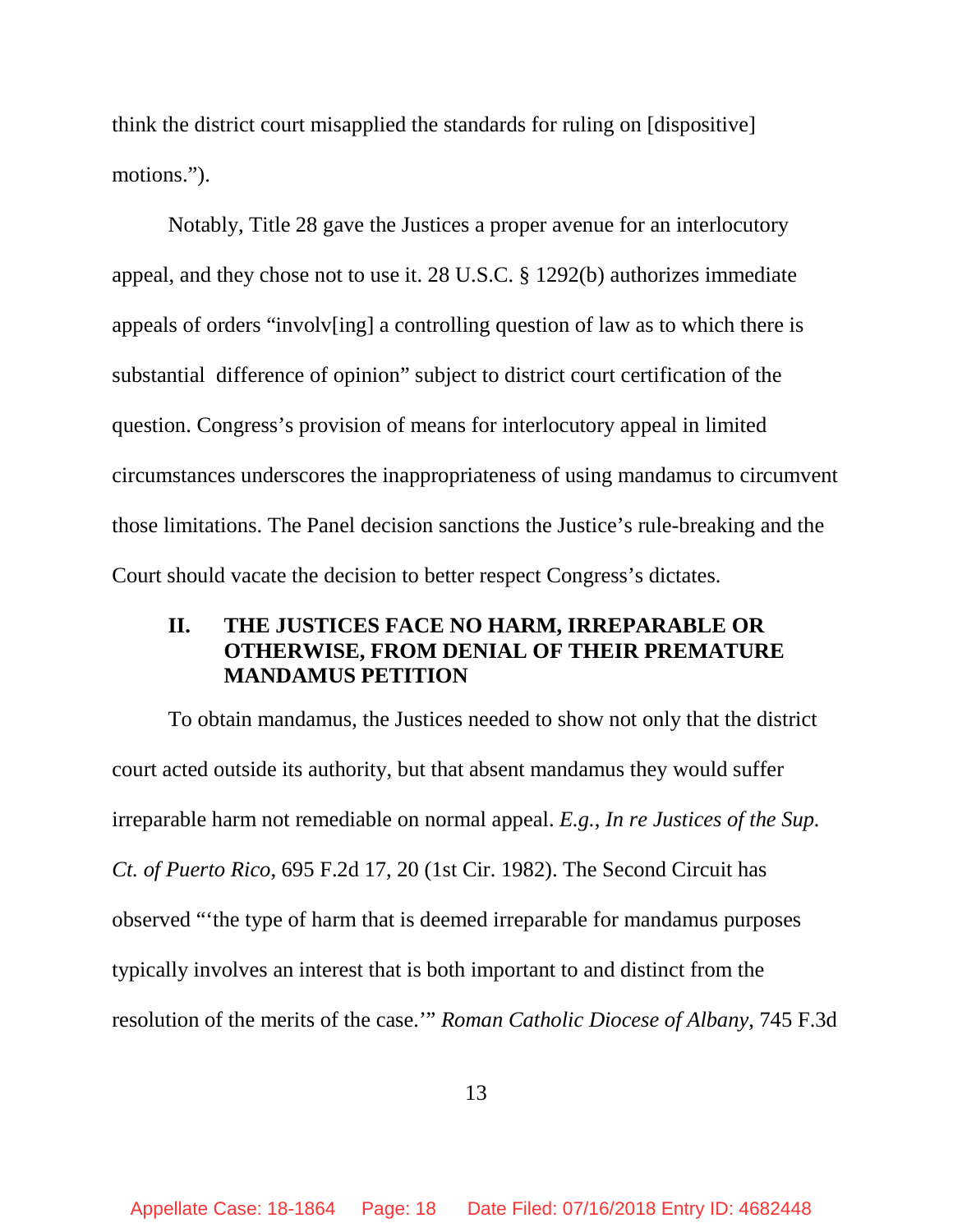at 36 (quoting *Linde v. Arab Bank, PLC*, 706 F.3d 92, 117 (2d Cir. 2013)). Often, the irreparable harm to be avoided via mandamus is the disclosure of information under a district-court discovery order, because a "remedy after final judgment cannot unsay the confidential information that has been revealed." *Id.* (quoting *In re City of New York*, 607 F.3d 923, 934 (2d Cir. 2010)).

The Panel decision relied heavily on this Court's decision in *In re Lombardi*. But the stark contrast between *Lombardi* (where information disclosure was the issue) and this case (where it is not) demonstrates why mandamus is not appropriate here. *Lombardi* concerned constitutional challenges to Missouri's drug cocktail used for executions, and this Court's mandamus grant specifically addressed a discovery order issued in that case. The *Lombardi* plaintiff death-row inmates sought discovery on the identities of physicians and others involved in executions. The district court ordered disclosure, and this Court, sitting *en banc*, ordered the district court to vacate its discovery order. That case, crucially, concerned a discovery order and information disclosure, and this Court acted to stop the irreparable harm about to occur from disclosure of the practitioners' identities.

Embodying the same principles is the Supreme Court's decision in *Kerr v. U.S. Dist. Ct. for the N. Dist. of Calif*., 426 U.S. 394 (1976), a class action by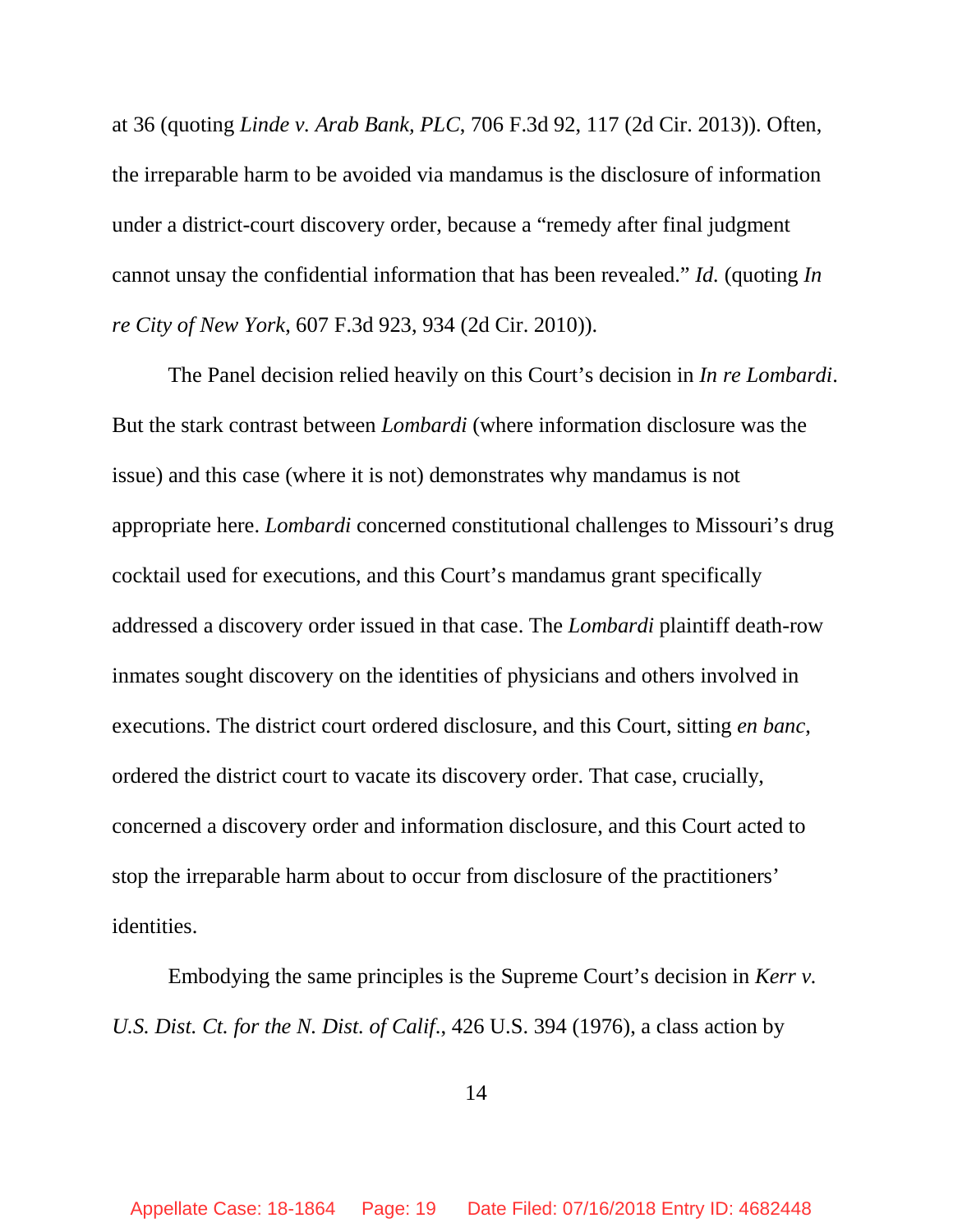California prisoners against the State's prison system complaining of conditions of confinement. The *Kerr* plaintiffs sought numerous administrative, personnel, and prisoner files. The district court denied the State's request for blanket in camera review prior to disclosure for privilege and confidentiality. The Supreme Court refused to grant mandamus ordering the in camera review, because there were better, less disruptive ways to address the State's confidentiality and privilege concerns in the district court. For example, the district court had invited the State to submit specific documents for review before disclosure and also limited the number of plaintiffs' representatives permitted to view the documents. This, the Court concluded, adequately met the State's concerns, making mandamus inappropriate. *Id.* at 404–05.

The Panel decision identifies *no* irreparable harm the justices would suffer if this litigation continues to discovery. Nor did the Justices in their petition, which only vaguely warned of the dangers of "[e]xposing the Justices' deliberations to discovery." Pet. at 12. But consider what will actually happen if the Court vacates the Panel decision. The Justices' initial disclosures (served before the district court stayed discovery) stated they planned to assert the "deliberative-process privilege" in response to virtually all discovery requests. Thus, if the case returns to the district court, the Justices will likely stand on their discovery objections and confer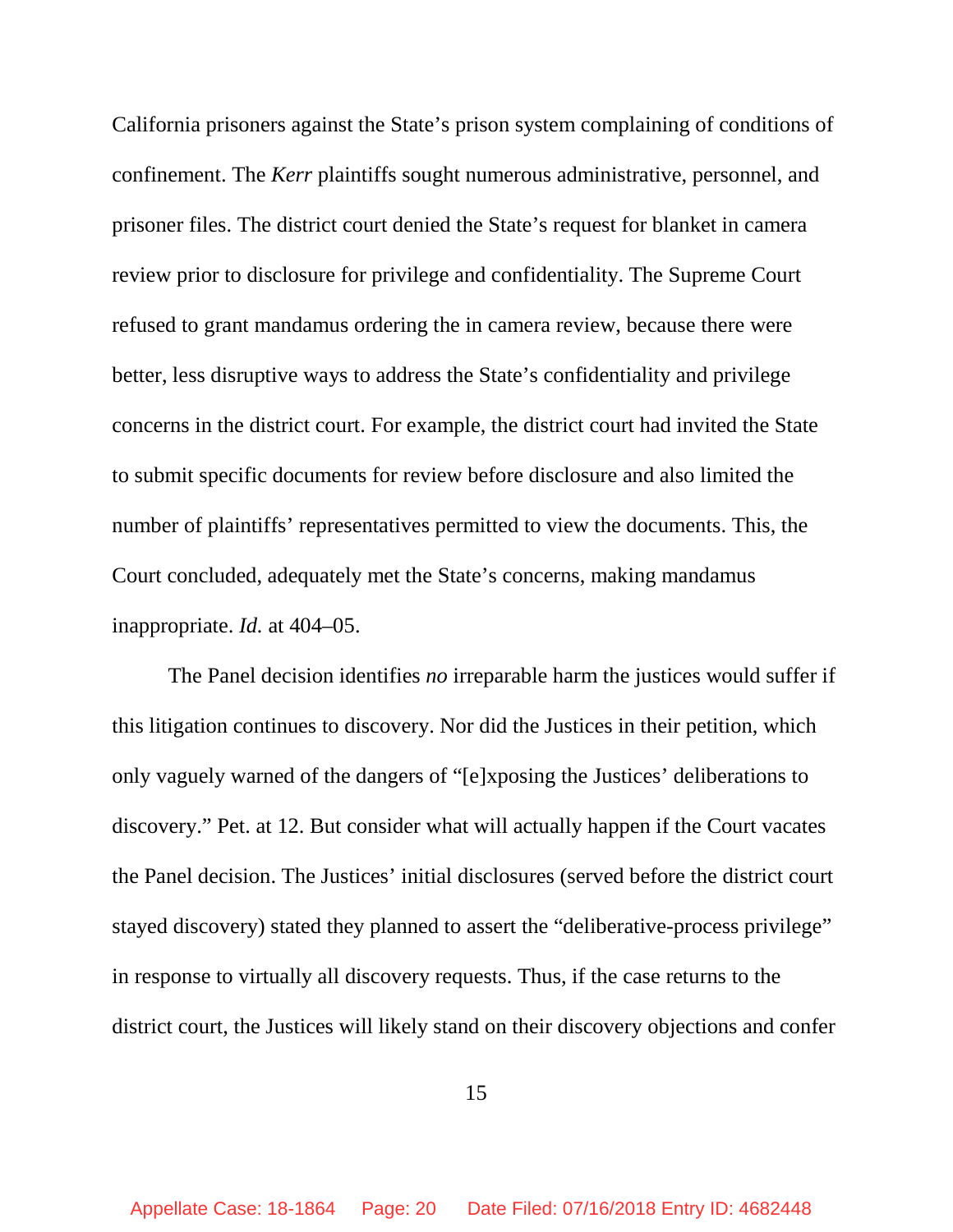with Judge Griffen regarding those objections (which they have not attempted to do). Afterwards, Defendants will be free to move for a protective order or respond to a motion to compel and there explain why they believe Judge Griffen's discovery requests are overbroad or encroach on whatever privilege they then claim. As always, the district court, being closest to the case, will be best positioned to adjudicate the Justices' privilege objections at that time. As in *Kerr*, because the Justices did not first seek a remedy in the district court, mandamus is inappropriate. 424 U.S. at 404–05; *see also United States v. McDougal*, No. 96- 2236, 1996 U.S. App. LEXIS 11438 (8th Cir. 1996) (denying President Clinton's request for immediate review of district-court order concerning the press's motion to unseal the president's deposition where the district court had set a briefing schedule on the motion but yet ruled). As Judge Kelly correctly noted in her dissent, the Justices "have not attempted to exhaust their 'adequate means' in the district court," so mandamus was erroneous. Slip Op. at 14.

## **III. THE PANEL DECISION INVITES A FLOOD OF MANDAMUS PETITIONS CHALLENGING DENIALS OF DISPOSITIVE MOTIONS**

The Panel decision blesses the use of mandamus to review denials of motions to dismiss without any suggestion the district court abused its authority or usurped power and without any prospect of irreparable harm to the mandamus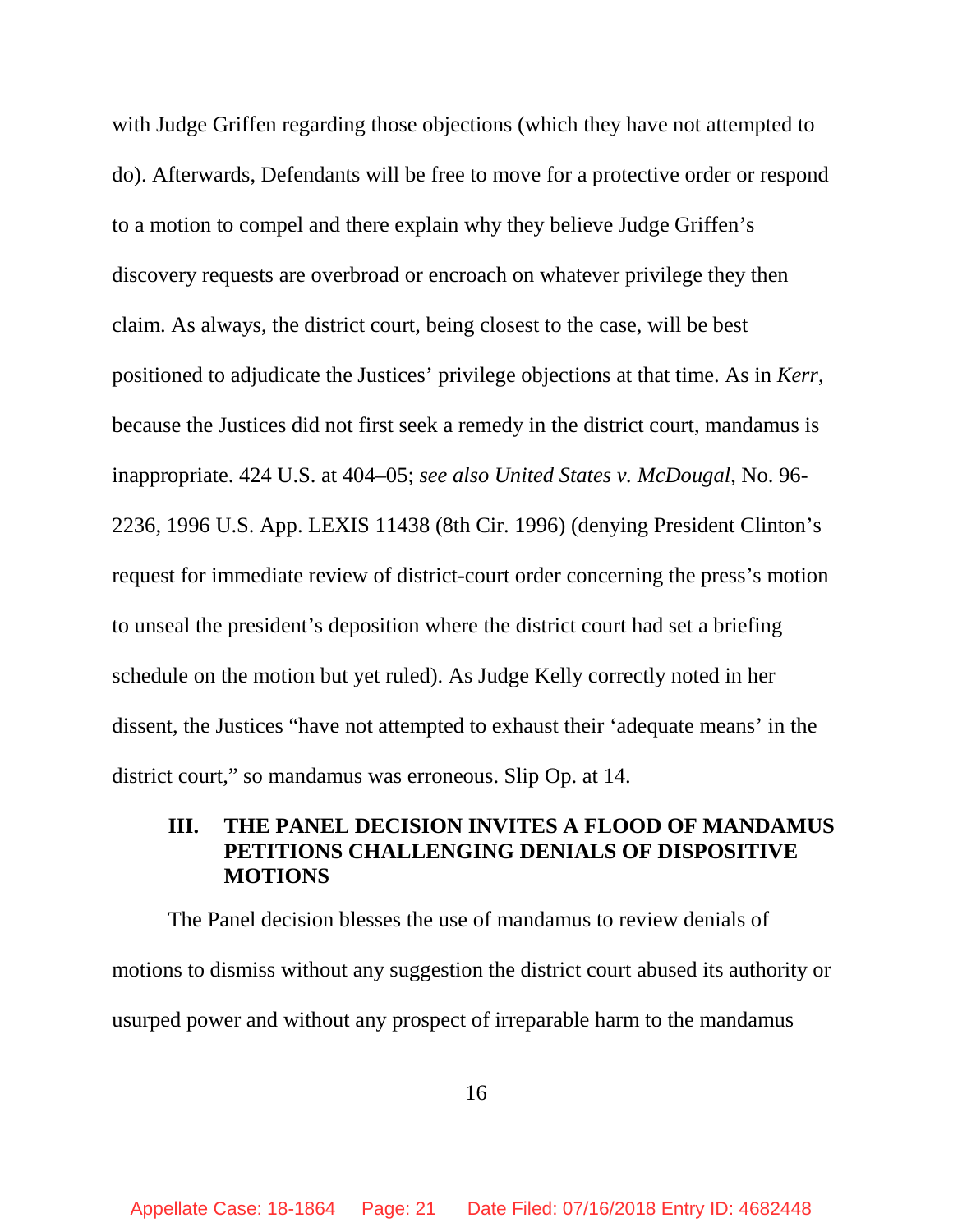petitioners. The Panel has thus approved mandamus "as a substitute for the regular appeals process," something that both the Supreme Court and this Court have repeatedly warned against. *Auer*, 834 F.3d at 936 (quoting *Cheney*, 542 U.S. at 380.

Whether intended or not, the Panel decision pulls the guardrails from mandamus and signals that future litigants are entitled to seek mandamus from this Court any time they lose a dispositive motion. Clearly, this is not how the wellsettled process is supposed to work, and the effects of the Panel decision will be harmful and far-reaching. No matter this Court's view of the merits of Judge Griffen's claims, the Panel decision should not stand.

#### **CONCLUSION**

The Panel majority's decision commits serious error, and this Court should vacate the decision and order rehearing *en banc*.

Dated: July 15, 2018

Respectfully submitted,

By: *s/Michael J. Laux* 

Michael J. Laux 400 W. Capitol Avenue, Suite 1700 Little Rock, AR 72201 Telephone: 501.242.0750 Facsimile: 501.372.3482 Email: mlaux@lauxlawgroup.com; mikelaux@icloud.com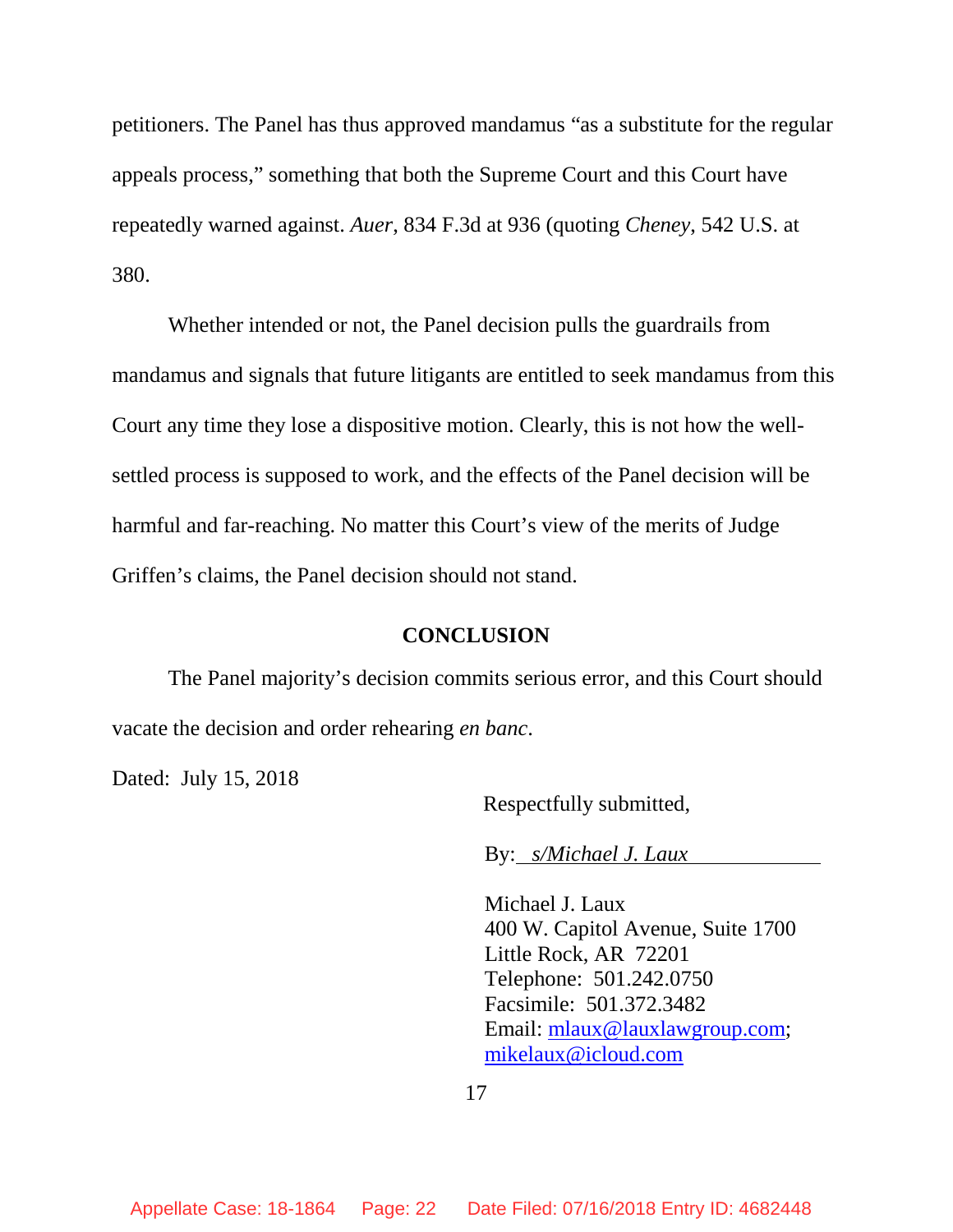Austin Porter, Jr., No. 86145 PORTER LAW FIRM 323 Center Street, Suite 1035 Little Rock, AR 72201 Telephone: 501.224.8200 Email: aporte5640@aol.com

*Attorneys for Plaintiff-Real-Party-in-Interest Honorable Wendell Griffen*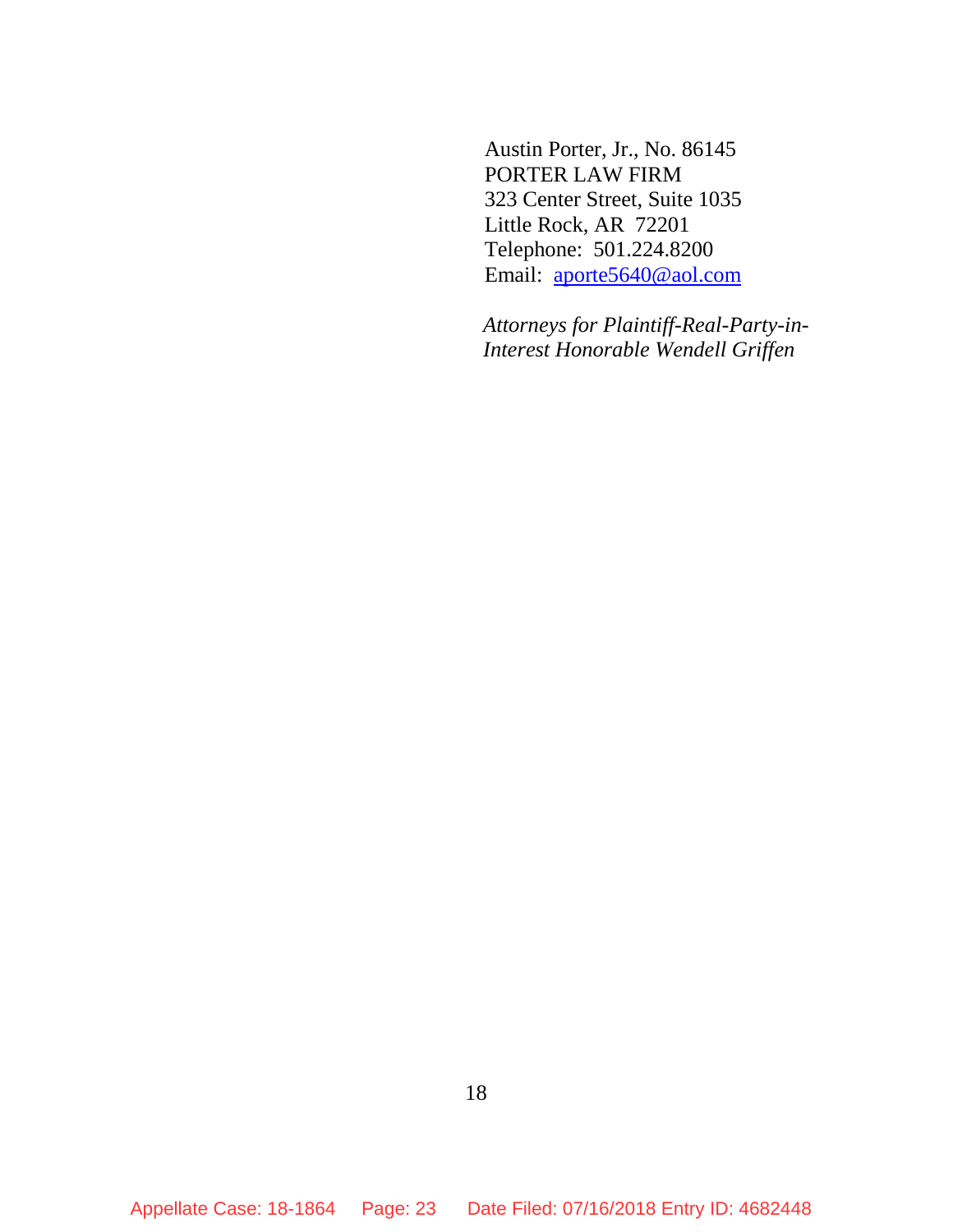#### **CERTIFICATE OF COMPLIANCE**

This brief complies with the type-volume limitation of Federal Rules of Appellate Procedure 21(d)(1) because this brief contains 3780 words, excluding the parts of the brief exempted by Federal Rules of Appellate Procedure  $32(a)(7)(B)(iii)$ .

This brief complies with the typeface requirements of Federal Rules of Appellate Procedure 32(a)(5) and the type style requirements of Federal Rule of Appellate Procedure 32(a)(6) because this brief has been prepared in a proportionally spaced typeface using Times New Roman 14 point font.

> *s/Michael J. Laux*  Michael L. Laux

### **STATEMENT THAT BRIEF IS VIRUS-FREE**

This brief has been scanned and is virus-free.

 *s/Michael J. Laux*  Michael J. Laux